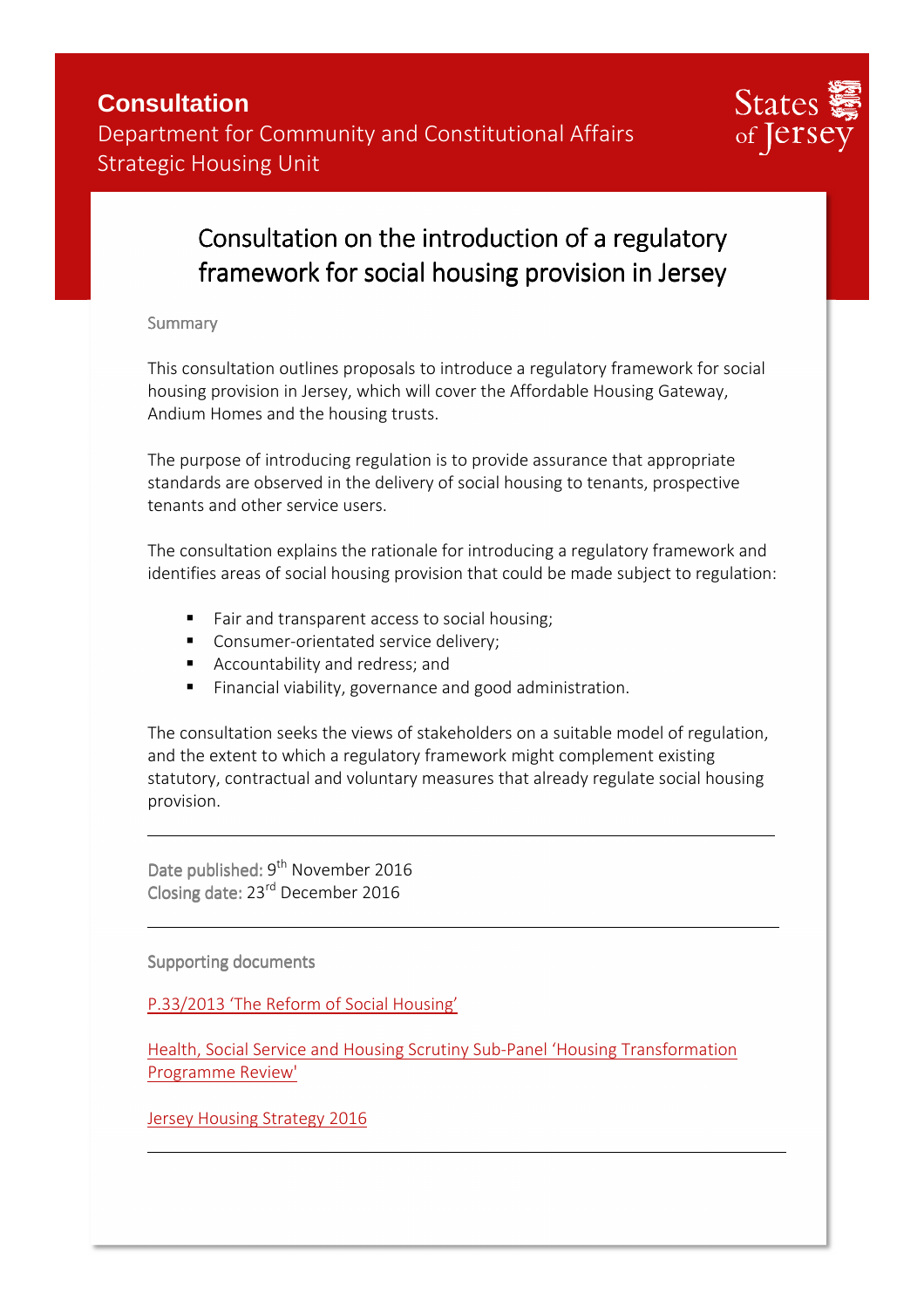



#### How we will use your information

The information you provide will be processed for the purpose of consultation. The Department for Community and Constitutional Affairs will use your information in accordance with the Data Protection (Jersey) Law 2005 and the Freedom of Information Jersey Law 2011.

Please note that we may quote or publish responses to this consultation but we will not publish the names and addresses of individuals. If you do not want any of your response to be published, please ensure that your response is marked clearly if you wish your response or name to be kept confidential. Confidential responses will be included in any statistical summary of numbers of comments received and views expressed.

How to submit your comments

You can contribute your views to the consultation in a variety of ways:

- Respond to the online consultation document
- Complete the online survey at: www.gov.je/consult
- Email us at SHU@gov.je with your comment
- Write to us at:

Strategic Housing Unit Department for Community and Constitutional Affairs 5<sup>th</sup> floor, Cyril Le Marquand House PO Box 140 St. Helier JE4 8QT

 Drop-in information events are planned for various times and locations. More details will be made available on the States of Jersey Facebook page or the @StatesOfJersey.

Next steps in the process

After the closing date for submissions, we will analyse responses and publish a report of that analysis in early 2017.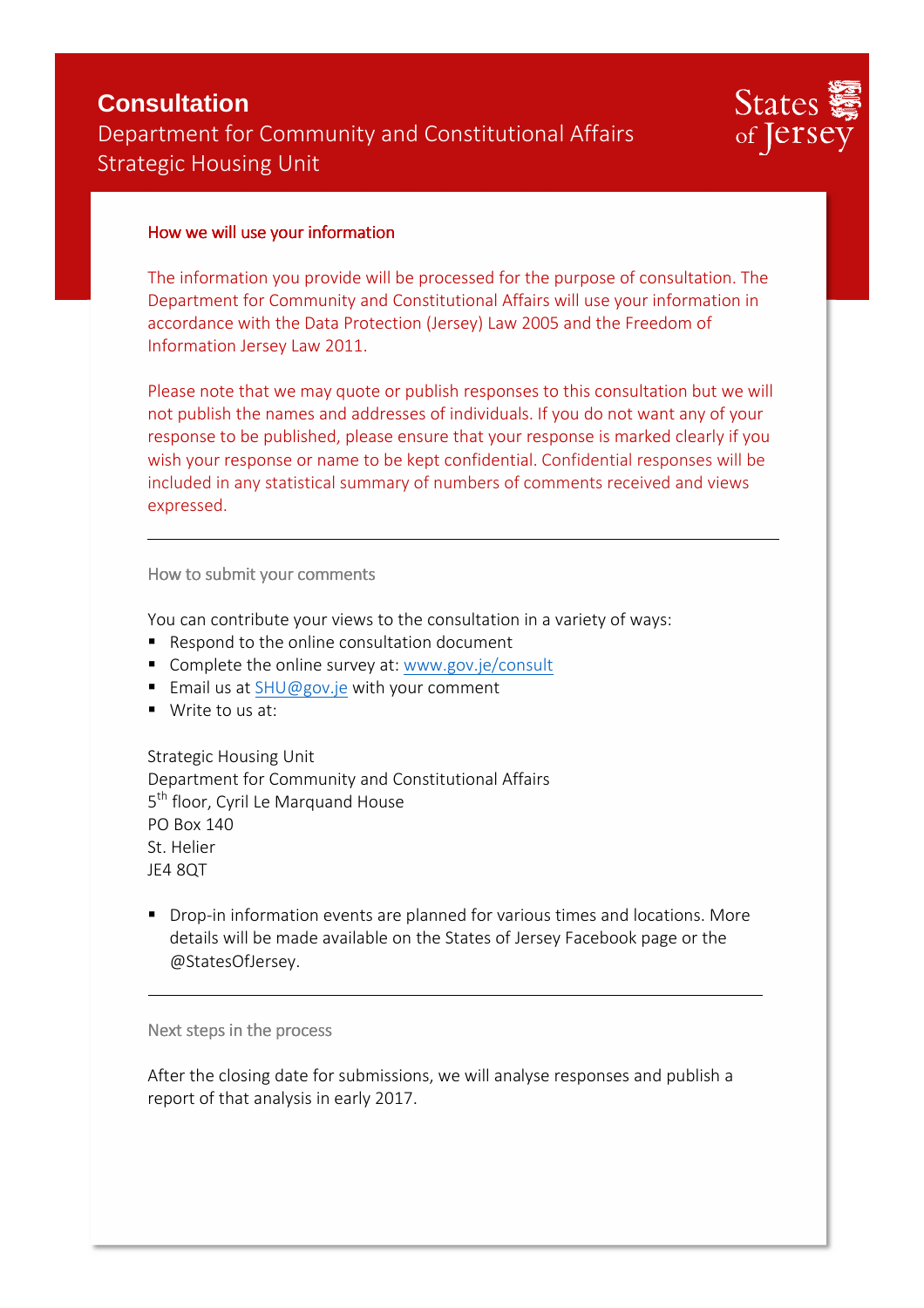### **Consultation**

Department for Community and Constitutional Affairs Strategic Housing Unit



#### **Contents**

- 1. Forward by the Minister for Housing
- 2. Introduction
- 3. Background
- 4. Why we need to regulate social housing
- 5. Proposals to regulate the Affordable Housing Gateway
- 6. Regulating service delivery, financial management and governance
- 7. The proposed model of regulation
- 8. Performance monitoring and assessment
- 9. A regulator for social housing provision
- 10. Intervention and enforcement powers
- 11. Opportunities for appeal and redress
- 12. Response form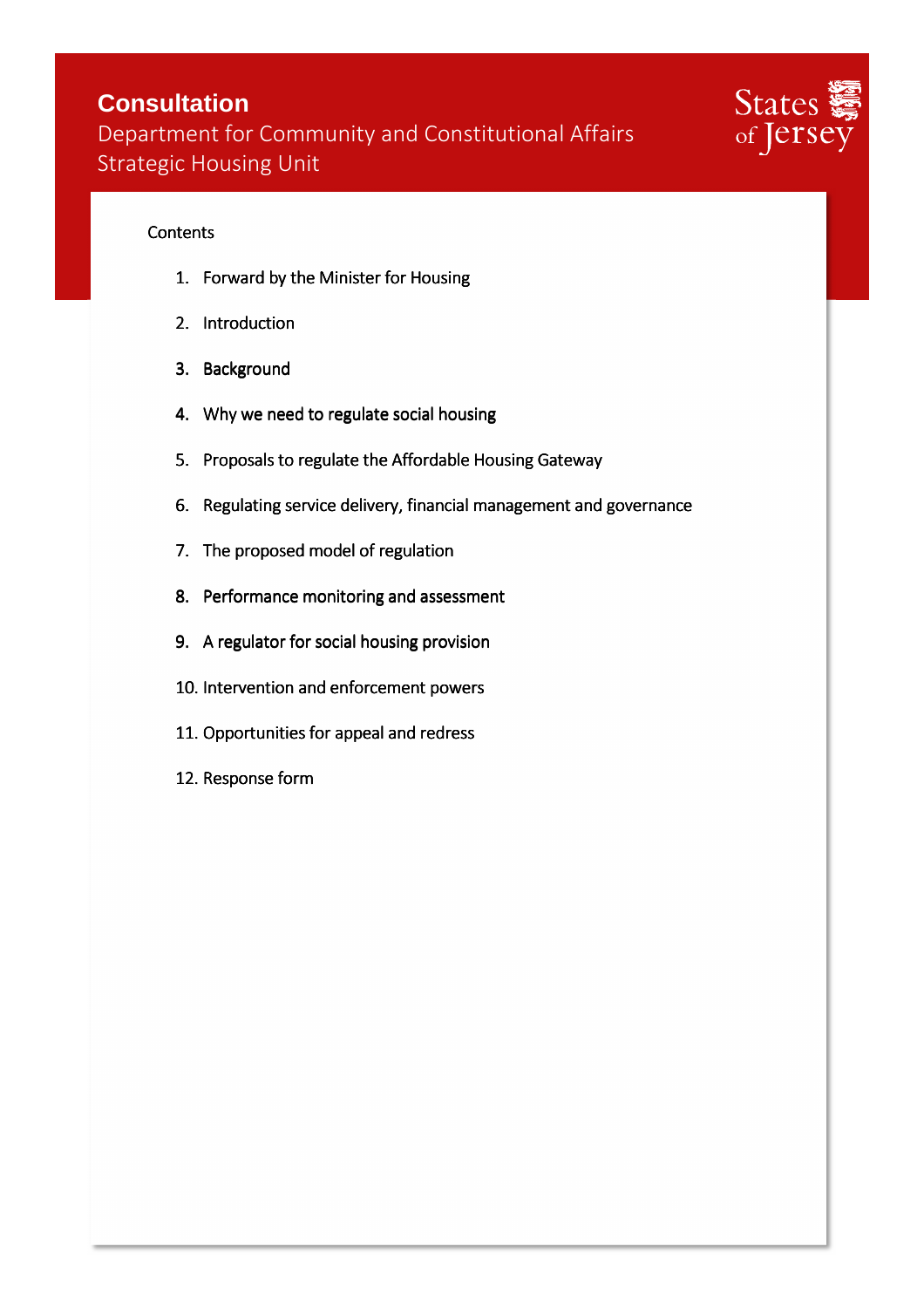# States of Jerse

#### 1. Forward by the Minister for Housing

This consultation paper is seeking your views on proposals to introduce a regulatory framework for social housing provision in Jersey. This framework will cover the homes and housing services provided by social housing providers – Andium Homes and the housing trusts – and the Affordable Housing Gateway, as the access point into social housing.

More than 5,600 households in Jersey live in social housing properties. These include some of the most vulnerable people in our community. This makes it important to ensure that social housing provides tenants with high quality and secure homes, and responsive services that are delivered in a consistent manner regardless of who a tenant's landlord is.



Introducing a regulatory framework is an important way of ensuring that this does happen.

A regulatory framework will protect tenants by setting out the standards that they can expect from their housing provider and the Affordable Housing Gateway – whether this is in assessing their housing need, the repair and maintenance of their home, the rent they pay, or dealing with a complaint.

These standards will help tenants to better understand what should be expected from social housing, which they can use to help shape service delivery and improve the things that matter to them most.

The public also decides who can access social housing so it is right that we are looking at the role of the Affordable Housing Gateway as part of this consultation. Every day, the Gateway makes difficult decisions about who can live in social housing so it is essential that this process is as open, fair and transparent as possible and seen to be so.

I encourage you to take the time to read this consultation document and respond with your comments. Social housing providers have a strong reputation in the community for providing high quality homes, security of tenure and support for their tenants. We want to ensure this continues so that even more households can benefit from living in social housing.

A robust regulatory framework that is tailored to our local needs and which places tenants at its heart will help us to achieve this.

Deputy Anne Pryke Minister for Housing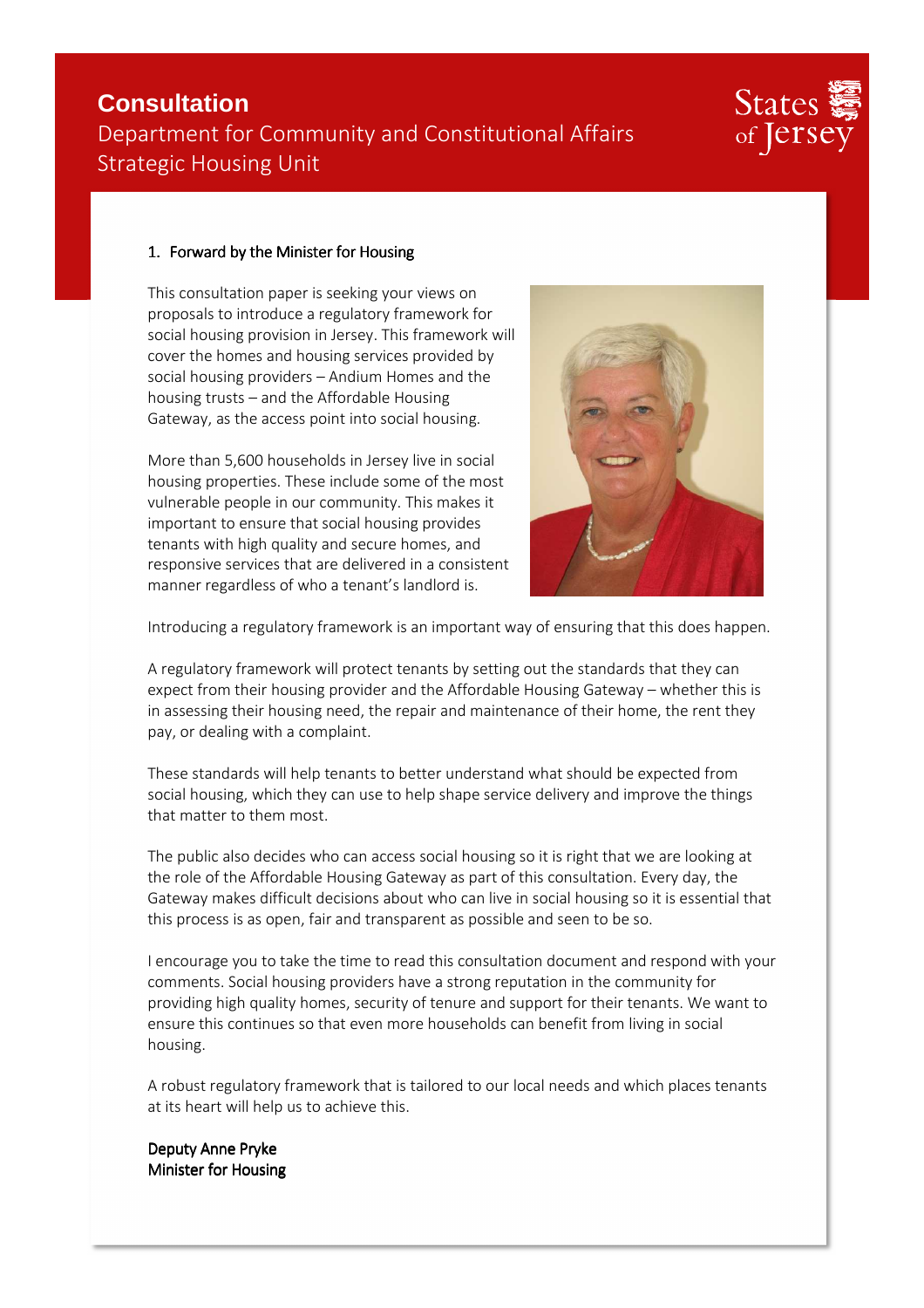

#### 1. Introduction

- 1.1. Social housing is accommodation provided to eligible households whose housing needs are not met by the open market. It fulfils an important social function by making available good standard accommodation to low income households who are in housing need. Social housing is predominately accommodation to rent, but also encompasses affordable home purchase schemes for first time buyers.
- 1.2. Social housing provision includes the Affordable Housing Gateway the point of access into social housing – and a number of housing providers, including Andium Homes and individual housing trusts: Clos de Paradis Housing Trust, CTJ Housing Trust, F.B. Cottages Housing Trust, Jersey Homes Trust and Les Vaux Housing Trust. The Income Support system also enables the payment of rents up to a maximum of 90% of the market equivalent rent, providing a sustainable funding model for social housing delivery.
- 1.3. The demand for social housing exceeds the supply and, consequently, tenants and prospective tenants have reduced freedom of choice over their housing situations. Social housing is also made available to people who are often vulnerable and need support to sustain their tenancies. It is therefore important to ensure that safeguards exist to protect and advance the interests of people who live in, and make use of, social housing.
- 1.4. Safeguards can be put in place through the adoption of a regulatory framework, which provides a system of rules and standards to be achieved by the Affordable Housing Gateway and social housing providers. A regulatory framework outlines expectations for service delivery, and provides an infrastructure to assess and monitor the performance of the Affordable Housing Gateway and social housing providers in achieving these expectations. If performance is inadequate, a regulatory framework also enables appropriate remedial action to be taken in order to improve performance.
- 1.5. This consultation is seeking views on the introduction of a regulatory framework for social housing, and the form that the framework might take. The consultation sets out the areas of social housing provision that could be made subject to regulation, and potential approaches for the implementation of a regulatory framework. The main features of the proposals outlined in this consultation are:
	- a) The Affordable Housing Gateway will be placed on a statutory footing in order to provide a set of policies in respect of determining eligibility for accessing social housing. This will include a requirement for the Minister for Housing to develop (in consultation with stakeholders) and then publish a statement of the criteria used to determine access to social housing.
	- b) Setting performance standards for social housing provision with respect to the quality of services, and financial management and governance arrangements.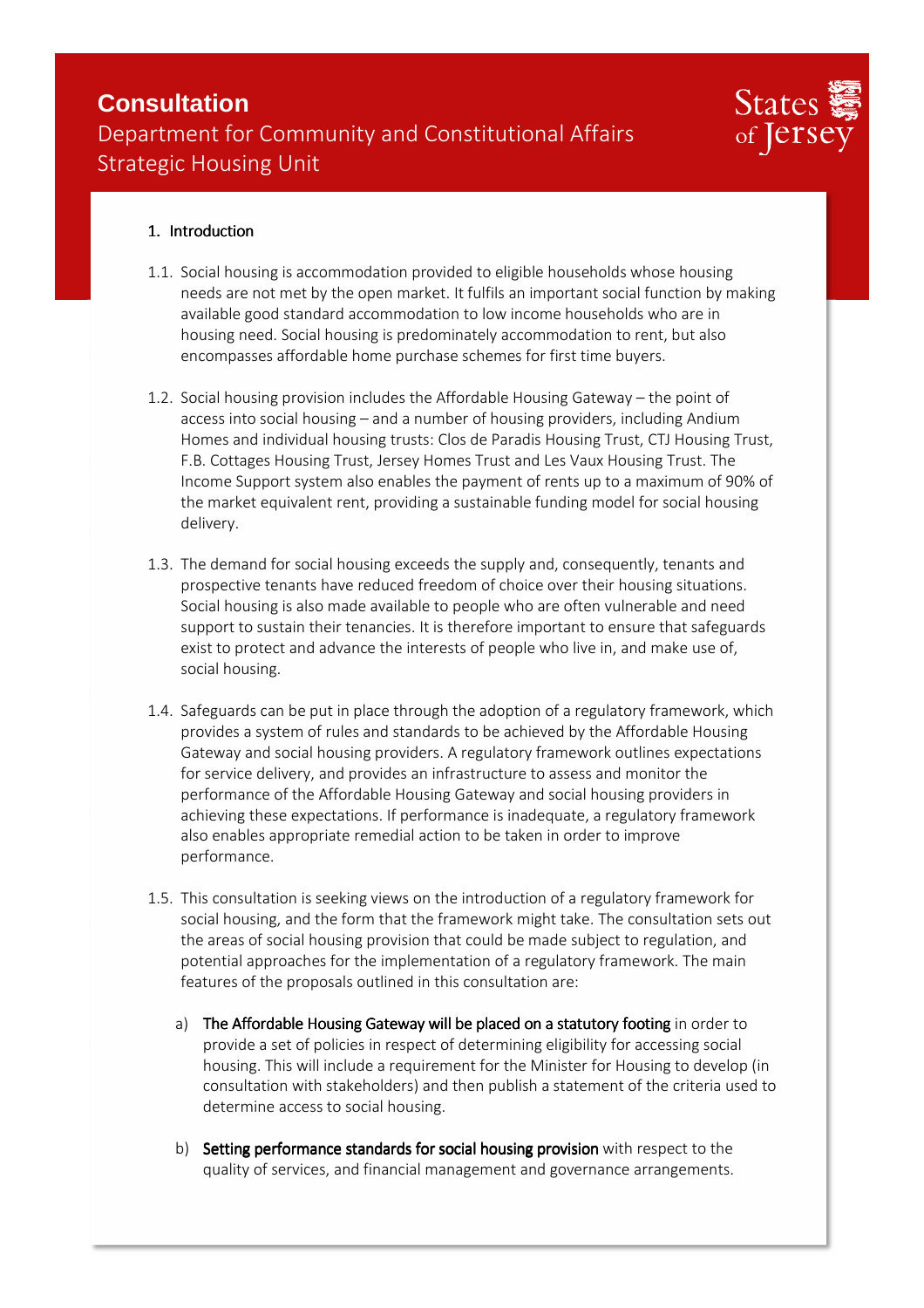

- c) Establishing reporting requirements for social housing provision as a means of measuring performance and improving the availability of information so that the Affordable Housing Gateway and social housing providers can be held to account for the services they deliver.
- d) Making provision for a means of appeal and redress in order to enable concerns about services provided by the Affordable Housing Gateway and social housing providers to be investigated and settled if a person believes that a performance standard has not been achieved.
- 1.6. The key principle underpinning these proposals is that a regulatory framework must be robust to ensure that the requisite rules and standards are observed by the Affordable Housing Gateway and social housing providers. At the same time, a regulatory framework must be proportionate to the size and scale of Jersey's social housing sector, and seek to regulate areas of activity where people currently lack adequate protections. It must not deter social housing providers from doing what they do best – providing affordable accommodation to people in housing need.
- 1.7. Some aspects of social housing provision are already regulated and it is important to consider if these arrangements – whether statutory, contractual or voluntary means of regulation – might be adequate in protecting people who live in, and make use of, social housing and associated housing services. The consultation looks at potential options for clarifying and expanding existing arrangements, or drawing them together into a single regulatory framework for social housing.

#### 2. Background

- 2.1. Regulation of social (affordable)<sup>1</sup> housing was first proposed in P.33/2013 *'The Reform of Social Housing,'* which was adopted by the States Assembly in 2013. The proposition proposed the introduction of regulation in order to separate the landlord, policy and regulatory functions that were held by the Minister for Housing, a conflict of interest that Professor Christine Whitehead of the Cambridge Centre for Housing & Planning Research identified as "clearly inappropriate"<sup>2</sup> especially in respect of regulation of the housing trusts.
- 2.2. The regulation of social housing was one of several measures set out in P.33/2013 to transform the provision of social housing in Jersey, including:
	- The establishment of a Strategic Housing Unit to lead on policy: established in 2014. Located in the Department for Community and Constitutional Affairs.

 $^{\rm 1}$  In this consultation, 'social housing' is used as an umbrella term referring to housing that is owned and managed by non-profit organisations who provide social housing at below market rents. The term is used to reflect the role that the public has in determining access to social housing and the fact that public subsidy is provided to support housing provision.

<sup>2</sup> Whitehead C. – "A review of Social Housing in Jersey" (2009) p.48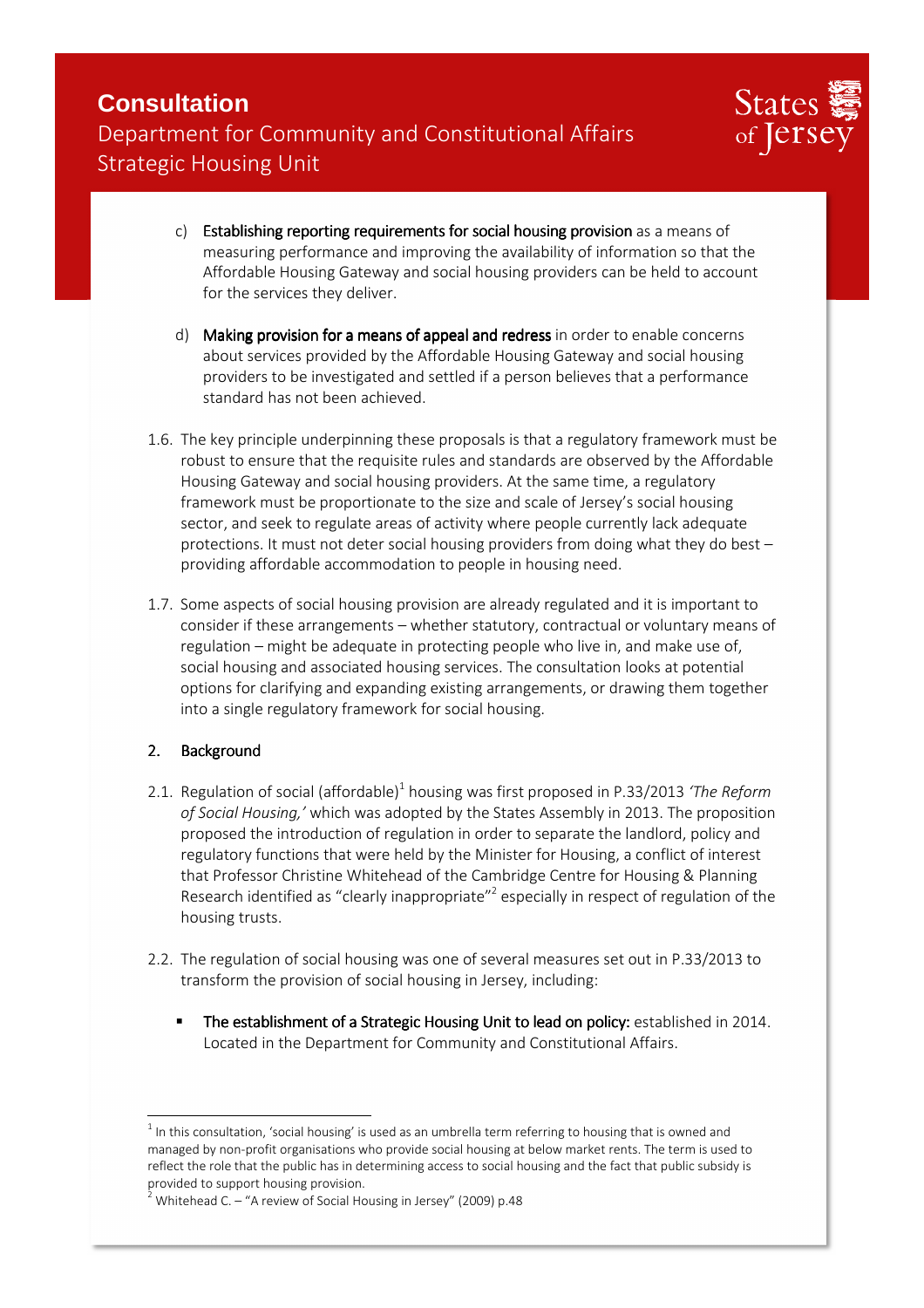

- **A rents policy to place social housing on a sustainable financial footing:** the policy of charging up to 90% equivalent market rents applies to new tenancies. This rents policy enables investment in new social housing and refurbishment of existing accommodation. Not all social housing providers have adopted the policy and some maintain rents at below the 90% market equivalent level.
- Incorporation of the Housing Department: Andium Homes was incorporated in 2014 and is responsible for landlord functions, developing new housing and refurbishing existing housing stock.
- **Regulation of social housing providers:** a system of regulation to secure the policy objectives of the Minister for Housing.
- 2.3. In respect of the proposal to introduce regulation of social housing, P.33/2013 proposed the following features for a regulatory framework:
	- A definition of social housing to which regulation would apply;
	- A register of social housing providers;
	- An independent housing regulator;
	- **Performance measures for social housing providers: and**
	- **Monitoring and enforcement powers.**

- 2.4. Regulation has not yet been implemented because of concerns that were raised by the former Health Social Services and Housing Scrutiny Panel when P.33/2013 was brought forward. In the Panel's review of the proposition, it expressed concerns about whether statutory regulation was appropriate, stating that *"more clarity and agreement on the purpose and operation of a regulator'"<sup>3</sup>* was needed prior to a draft law being brought to the States Assembly.
- 2.5. The Panel lodged an amendment to P.33/2013, which was subsequently adopted by the States Assembly. In lodging the amendment, the Panel recommended that *"prior to introducing a social housing regulator, alternatives for regulation must be presented that are appropriate to the size and nature of the social housing sector in Jersey."<sup>4</sup>* It is important to note that the Panel did not disagree with the principle of regulation but it was of the opinion that the Minister should look at alternative options before bringing forward proposals for statutory regulation.
- 2.6. The Minister for Housing published a Housing Strategy in March 2016 and now wishes to revisit proposals to introduce regulation of social housing provision. Social housing providers have an essential role to play in the delivery of the Housing Strategy and the supply of housing in the years ahead, as does the Affordable Housing Gateway. In view of the expected expansion of social housing, and the resultant increase in tenants, the need for an effective form of regulation has become greater.

 $^3$  Health, Social Services and Housing Scrutiny Panel – "Housing Transformation Programme Review" (2013) p.4 <sup>4</sup> Health, Social Services and Housing Scrutiny Panel – "Housing Transformation Programme Review" (2013) p.51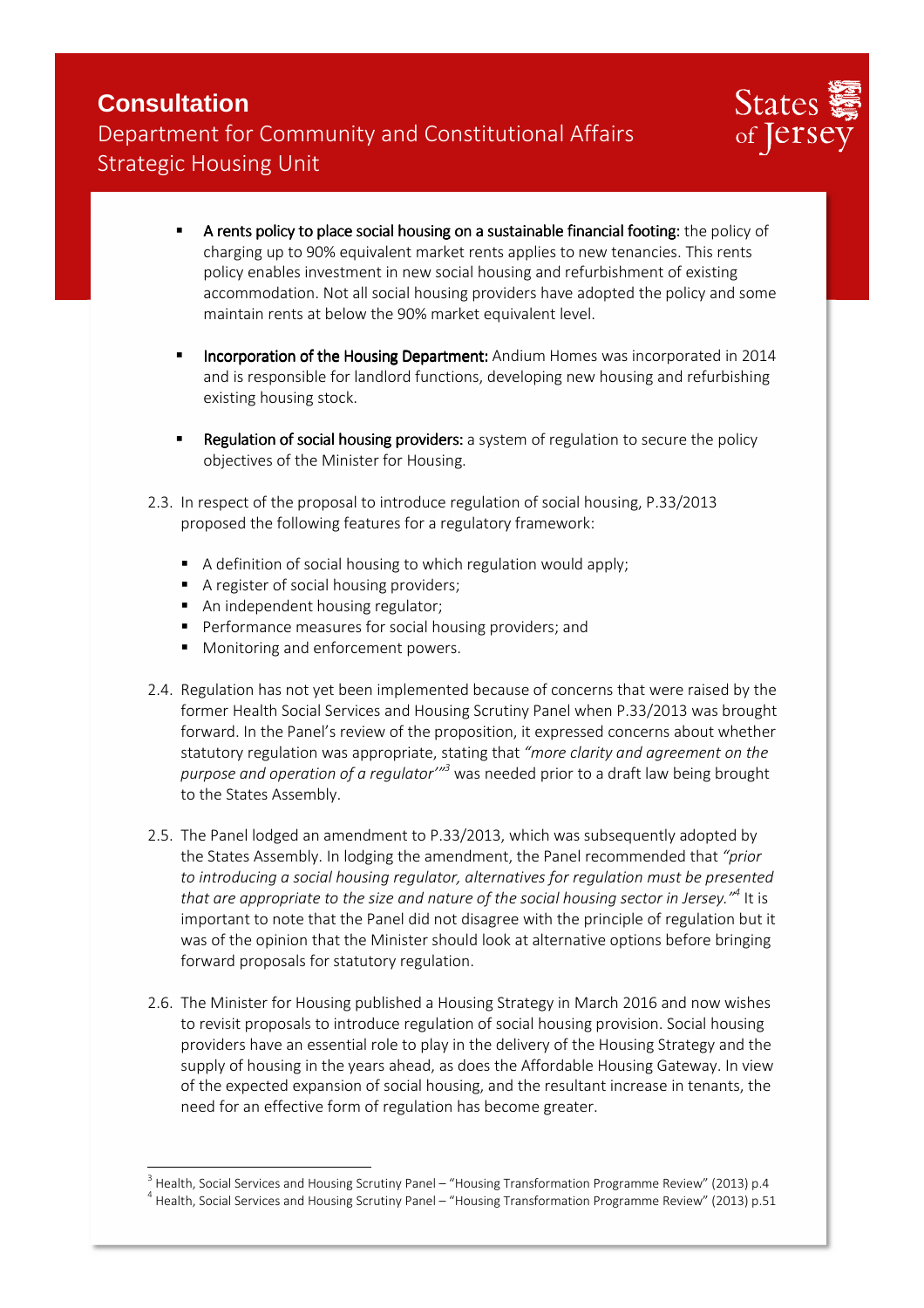

#### 3. Why we need to regulate social housing

- 3.1. Social housing is accommodation provided at below market rents to households who have difficulty meeting their housing needs in the open market. Approximately 5,600 households in Jersey live in social housing, 14% of the total housing stock. It is expected to increase to more than 6,600 by 2020 as new social housing is built in the years ahead.
- 3.2. The demand for social housing exceeds the supply, and there are approximately 1,000 households waiting to gain access to accommodation at any time. Consequently, tenants and prospective tenants have restricted choice over their housing situations in comparison to the private rented sector, and less ability to change landlords if they are dissatisfied with the service. This creates a risk that tenants and prospective tenants may experience disadvantage in accessing services, especially where a person is a low income household, elderly or a vulnerable person.
- 3.3. A regulatory framework aims to remove the disadvantage that people may experience, firstly, by prescribing rules and standards in respect of social housing provision. These expectations specify a quality and level of service that must be achieved by the Affordable Housing Gateway and social housing providers which, in turn, provides assurance that services respond effectively to the needs of tenants and prospective tenants.
- 3.4. Secondly, a regulatory framework puts in place measures to strengthen the position of tenants and prospective tenants in the provision of social housing. Such measures include access to information, engagement, and providing accessible means of appeal and redress. These help to create a more equitable relationship between tenants and prospective tenants as service users, and the Affordable Housing Gateway and social housing providers as service providers.
- 3.5. Jersey's social housing providers have a strong reputation in delivering secure and good standard accommodation to people in need, and the introduction of a regulatory framework must not be viewed simply as a means to address the risk of service failure. Regulation is also a way of encouraging innovation and consumer-oriented service delivery. A regulatory framework specifies desired standards of service quality, which social housing providers work to achieve in their activities, and provides a means through which they can monitor performance, drive service improvements and share good practice.
- 3.6. Finally, a regulatory framework provides a structure for the relationship between the public and social housing providers. In Jersey, as in other jurisdictions, the public establishes the policy requirements that apply to social housing provision, and it is the responsibility of independent housing providers, Andium Homes and the housing trusts, to deliver accommodation and housing services in accordance with these policies. The policy objectives that apply to social housing providers include:
	- Providing accommodation to households in housing need;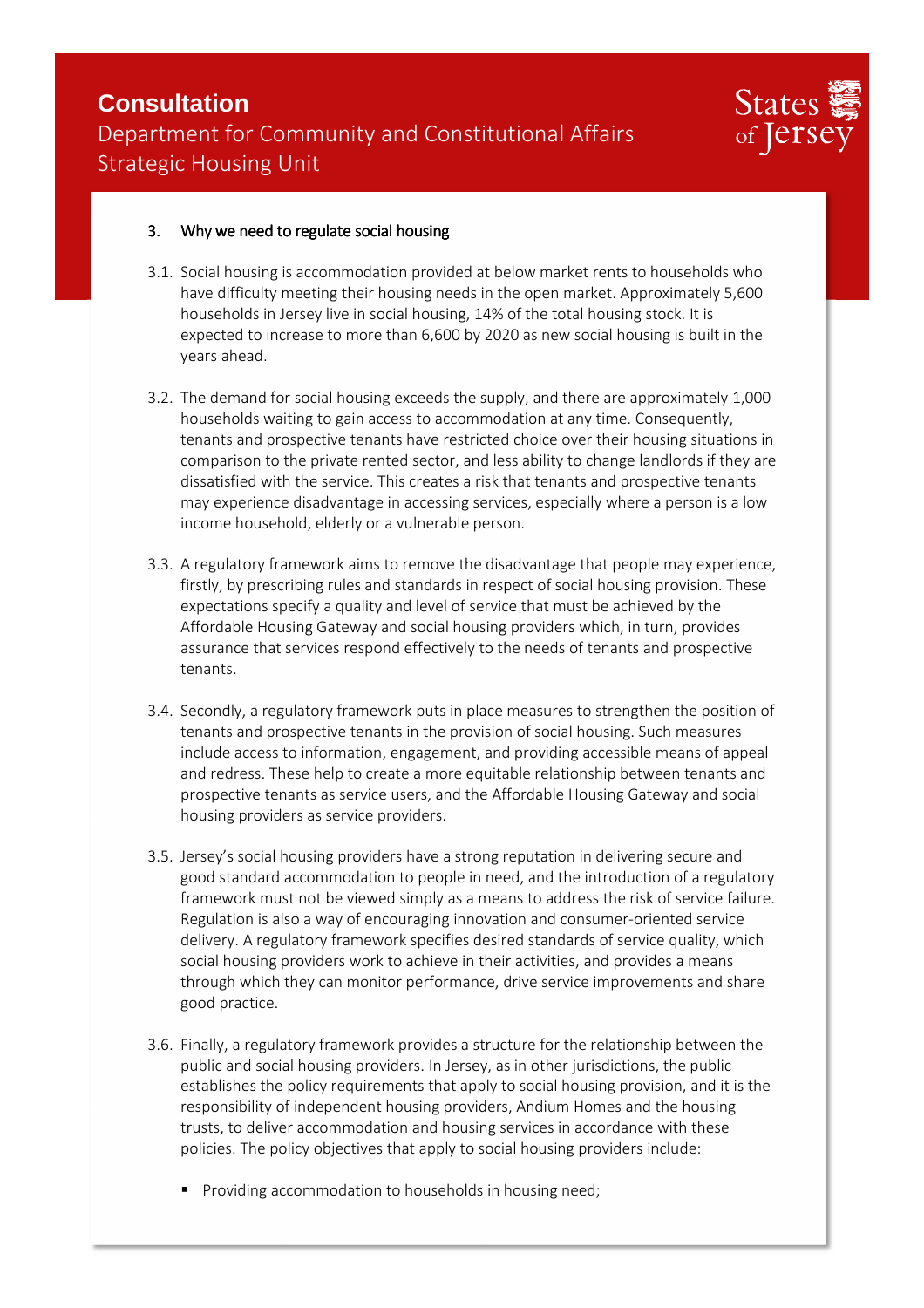

- Adopting an affordable 90 percent rents policy; and
- Delivering good standard and secure accommodation.
- 3.7. A regulatory framework provides the public with assurance that these policy objectives will be implemented, and gives social housing providers certainty in respect of the nature and scope of the policy objectives they are expected to deliver. It also provides a way of overseeing the subsidy that social housing providers receive in return for adopting public policy objectives. These subsidies include:
	- Individual rent allowances through the Income Support system Income Support payments are also available to private sector landlords and lodging house owners who provide accommodation to people that quality for Income Support. However, these rates are capped whereas social housing providers receive payment of up to the full 90% of the equivalent market rent.
	- Funding for housing refurbishment and development, e.g. a £250 million bond has been made available to Andium Homes in order to build new homes and refurbish existing stock to achieve the Decent Homes Standard;
	- The rezoning of land for the purpose of building social housing; and
	- Support in accessing private borrowing.
- 3.8. Because significant public investment is made in social housing, safeguards must exist to ensure that resources are being used effectively and investment delivers value. A regulatory framework does this by setting economic standards relating to financial management and governance arrangements, providing assurance of financial probity and future viability. Equally, regulation can help social housing providers to access private investment by demonstrating they operate in a well-regulated environment.
- 3.9. On the basis of the above analysis, the consultation proposes that the principle aim of a regulatory framework should be to protect and advance the interests of tenants and prospective tenants. This aim is supported by a number of objectives:
	- a) To ensure that appropriate quality and levels of service are observed in the provision of social housing;
	- b) To strengthen the position of tenants and prospective tenants in the provision of social housing through engagement and access to information.
	- c) To protect public investment in social housing provision by ensuring that social housing providers are efficient and financially viable.
	- d) To further enhance the reputation of the social housing sector by ensuring that social housing provision contributes to broader public policy objectives.
- 4. Proposals to regulate the Affordable Housing Gateway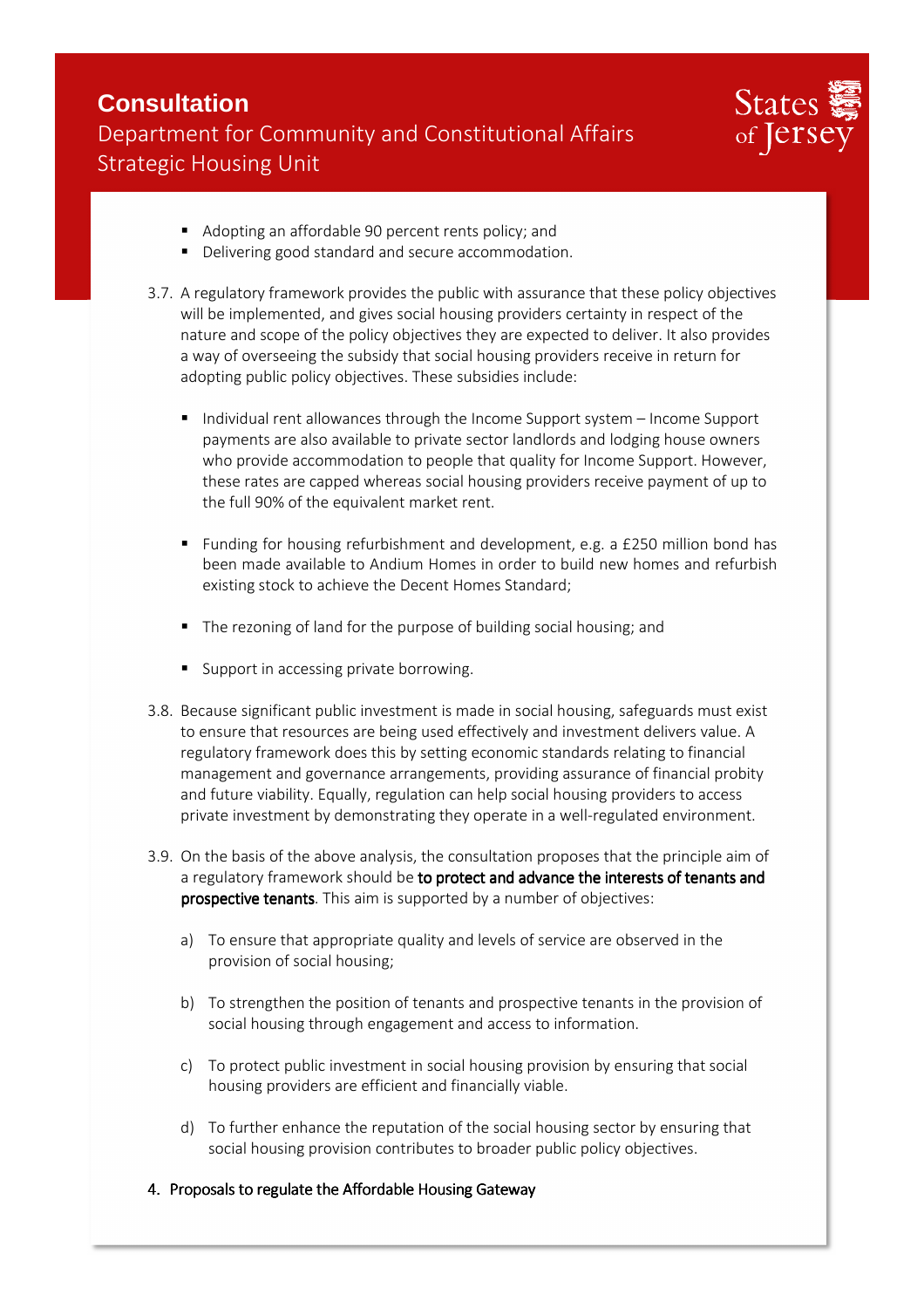

- 4.1. The Affordable Housing Gateway is the point of access for households into social housing. It is managed by the Department for Social Security and operates an applications process and waiting list for applicants, from which social housing providers allocate their housing. The Affordable Housing Gateway is responsible for determining whether a person is eligible for social housing based on an assessment of whether they can meet their housing needs in the open market. This housing need is then linked to accommodation and support services offered by social housing providers and other social services.
- 4.2. The first proposal being considered in this consultation is placing the Affordable Housing Gateway on a statutory footing. This will provide a legal framework for the Minister for Housing to assess eligibility for social housing and to determine housing need in Jersey. In this context, a legal framework will require the Minister to prepare and, following a consultation process, publish a scheme of the policies and procedures used to assess whether a household is able to access social housing. A scheme exists already and this proposal would make the scheme a statutory requirement.
- 4.3. The proposal to introduce a scheme in law is an important component of a regulatory framework. Because housing need is a normative concept – the categories of person able to access social housing are determined on the basis of a set of norms and standards – legislation will create a robust, objective and transparent set of rules for identifying housing need in Jersey.
- 4.4. It is proposed that a scheme created under law will provide for:
	- **Defining eligibility** the conditions in respect of which categories of household may gain access to social housing;
	- **Assessing housing need** ranking of eligibility according to assessed housing need (a banding system);
	- Managing a waiting list administration of applications such as accommodation requirements, offers and refusal of accommodation, and reviews and a complaints procedure;
	- **Complaints and appeals** making it a requirement for the Minister for Housing to establish a system for receiving complaints and appeals in respect of the decisions made by the Affordable Housing Gateway; and
	- **Consultation and publication** an obligation for the Minister for Housing to consult with stakeholders when developing a scheme or making changes to policies set out in a scheme, and thereafter making available a scheme to the public.
- 4.5. The introduction of a scheme will help to protect and advance the interests of tenants and prospective tenants. Because the demand for social housing exceeds supply, and social housing is subject to rationing, the decision-making process has to be fair, open,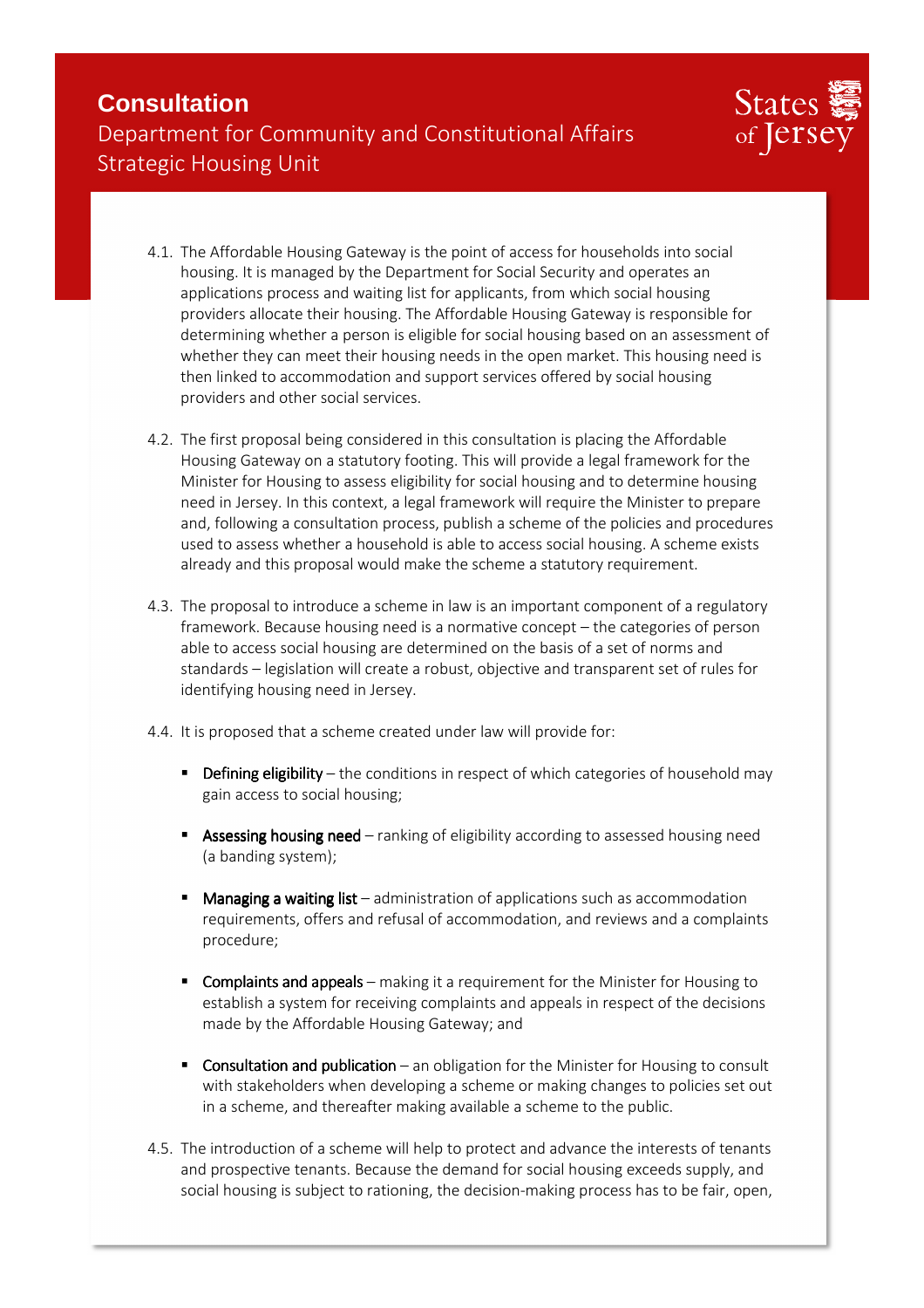

and equitable – and seen to be so. A scheme will improve knowledge and awareness among tenants and prospective tenants by demonstrating the way in which decisions are made, and provide means of appeal should a person wish to challenge a decision.

#### 5. Regulating service delivery, financial management and governance

- 5.1. The primary feature of a regulatory framework is the introduction of a system of rules and standards that must be observed in the provision of social housing. These will define the expected quality, level and specifications for services that must be delivered by the Affordable Housing Gateway and social housing providers. It is proposed that the rules and standards will set out the arrangements in respect of service delivery and financial management and governance arrangements.
- 5.2. Aregulatory framework will describe the requisite levels or quality of service that must be achieved in social housing provision. A set of rules and standards will be set in these core areas of service provision:
	- Allocations and lettings to provide assurance that accommodation is allocated fairly and in a transparent manner according to housing need.
	- **Rents and service charges** to provide assurance that social housing rent levels are charged in accordance with the 90 percent rents policy.
	- **Tenancy management** to provide assurance of compliance with requirements in respect of tenancies and security of tenure.
	- **Quality, repair and maintenance** to provide assurance tenants live in safe and secure homes, which are kept in a good standard of repair.
	- **Communication, engagement and complaint handling**  $-$  to provide assurance that tenants and prospective tenants have opportunities to engage in decisions which affect them, and have access to a complaints procedure.
	- **Neighbourhood and community**  $-$  to provide assurance that tenants feel safe, live in well-maintained communities and are supported to live independently.
- 5.3. Rules and standards in respect of service delivery will ensure that services provided by the Affordable Housing Gateway and social housing providers are efficient and responsive to the needs of people who live in, and make use of, social housing. The nature of the requirements will be shaped by good practice and subject to full consultation in order to ensure they are deliverable. As such, it is expected that the Affordable Housing Gateway and social housing providers will be achieving many of the requirements already.
- 5.4. The rules and standards will be set with a reference to outcomes. Insofar as possible, the requirements will avoid detailed description of the means by which rules and standards must be achieved, but reflect the outcomes that should be achieved for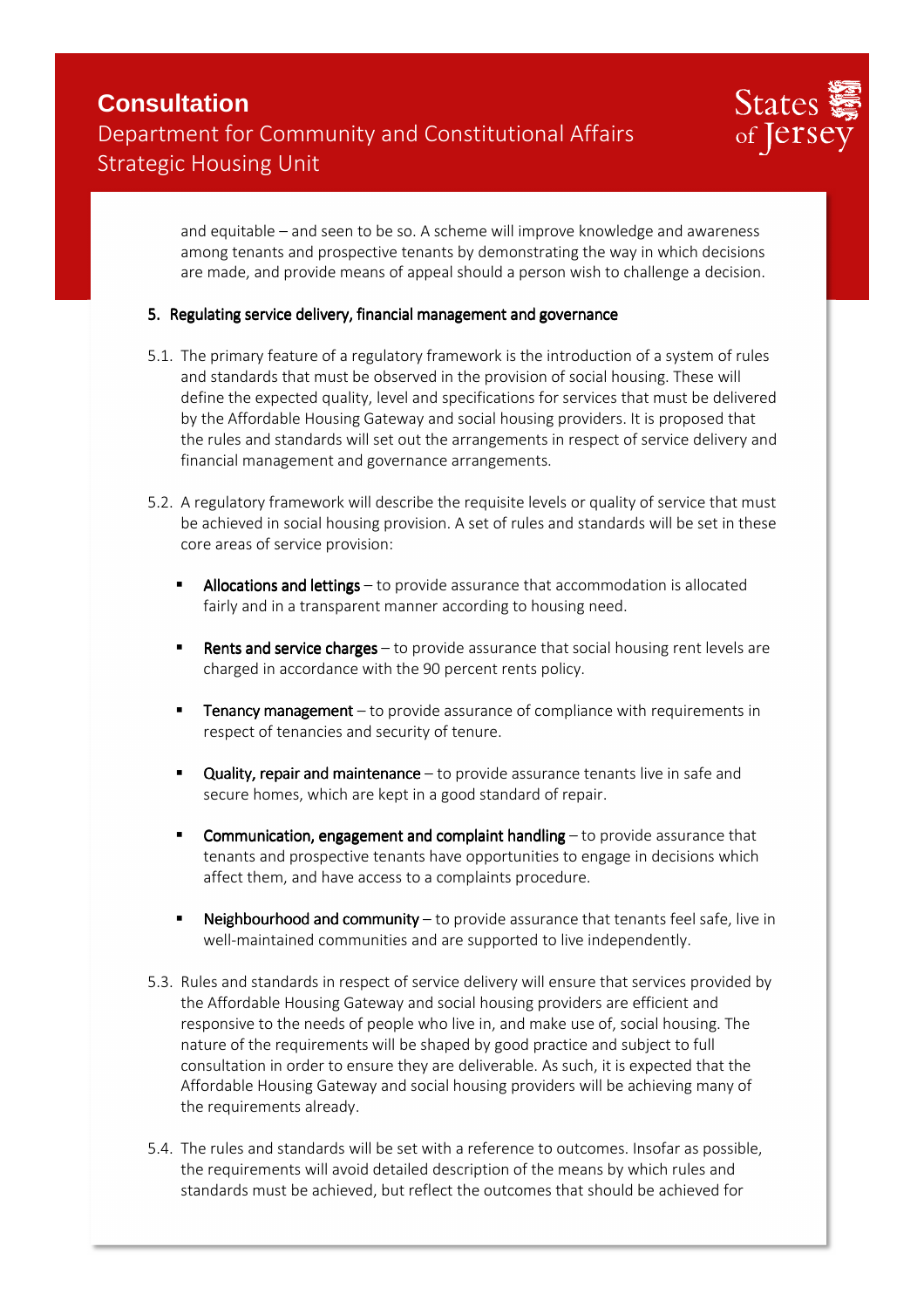

tenants and prospective tenants in service delivery. For example, a requirement for a social housing provider to carry out monthly estate inspections is an action, not an outcome. Instead, an outcome might be "homes are well-maintained," which would provide flexibility around how a social housing provider decides to implement the outcome in their services.

- 5.5. Moreover, the rules and standards relating to financial management and governance arrangements will apply to all social housing providers, and include requirements in the following areas:
	- **Effective governance arrangements to deliver aims, objectives and services;**
	- **EXECOMPLE COMPLIANCE With governing documents and statutory requirements;**
	- **Effective management of resources, assets and liabilities;**
	- **Effective internal controls and risk management arrangements;**
	- Financial forecasting and business planning.
- 5.6. The financial management and governance requirements will help to safeguard public investment in social housing provision by ensuring that any subsidy that may be provided to a social housing provider is used effectively, delivers value and achieves its intended policy objectives. Financial management and governance requirements will provide assurance that financial viability is maintained and social housing assets will not be put at risk. This provides greater certainty that social housing will continue to be available to tenants now and in the future.

#### 6. The model of regulation

- 6.1. The rules and standards for social housing provision, as set out in section 5, must also be set within a framework so that regulation has a structural and procedural form. This will give the requirements legitimacy, affect and shape. There are three potential options for a framework:
	- Utilising the Rent Safe landlord accreditation scheme  $-$  requirements in respect of service delivery could be established through this Environmental Health initiative launched in July 2016. The scheme could be extended to cover social housing provision, ensuring a consistent approach to regulating rented accommodation. Additional requirements that were relevant to social housing providers could be developed such as communication and engagement, and support services for vulnerable tenants. Andium Homes and the housing trusts would thus become 'accredited' social housing providers.
	- Introducing a Jersey Social housing Charter requirements in respect of service delivery would be established through a standalone 'Charter' for social housing provision. The Charter would specify the requisite rules and standards that need to be observed in social housing provision, reflecting the requirements described in section 6.This proposal is the same as the recommendation made by the Health, Social Services and Housing Scrutiny Panel that expectations for service delivery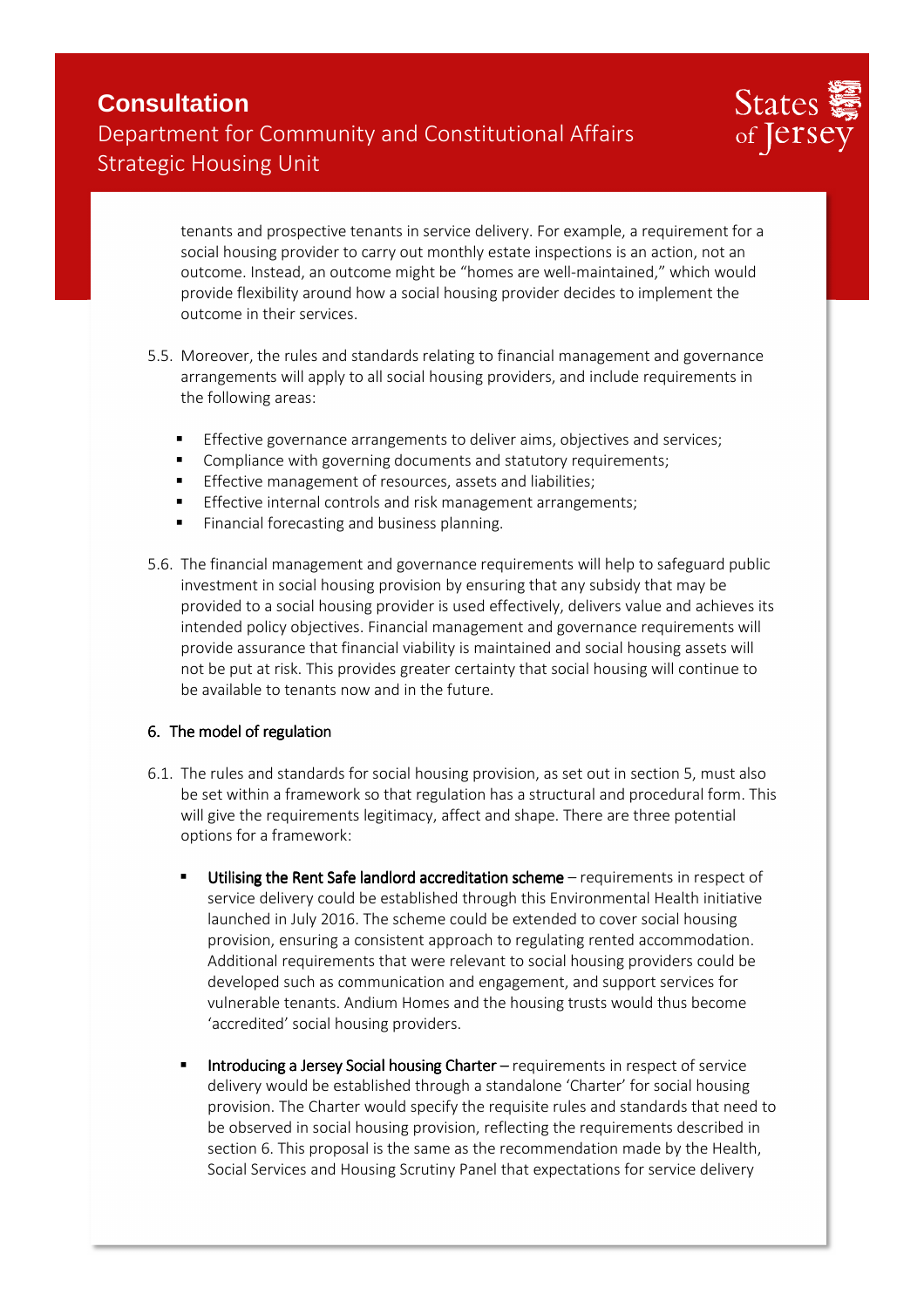

should be set out in a 'Jersey Homes Charter.'<sup>5</sup> This follows the example of the 'Scottish Social Housing Charter,' which is the basis of Scotland's regulatory framework for social housing.

- A code of practice for financial management and governance  $-$  a code of practice would set out principles regarding how social housing providers must conduct their business activities. The code of practice would reflect good industry practice for financial management and governance arrangements.
- 6.2. In practice, there would be little difference in the requirements set by Rent Safe or a Charter – both would provide a framework of rules and standards for social housing provision. The key difference is whether it is decided to opt for a separate framework for social housing through a Charter, or to adopt an existing States of Jersey initiative for rented accommodation through the Rent Safe scheme.
- 6.3. Overall, it is proposed that there will be two frameworks for establishing the rules and standards for social housing provision. One will be a consumer-oriented initiative that covers service delivery, while the other will provide guidance in respect of how a social housing provider manages itself and its resources. By setting out the rules and standards in this manner, it will help tenants and prospective tenants to enhance their understanding about the quality of services they should expect from social housing provision.
- 6.4. Social housing providers are regulated in some areas of their activities already company law, building regulations, public health legislation and tenancy law – and a regulatory framework will not seek to replace these requirements. However, in these situations rules and standards would reflect the statutory requirements, and achieving the requirements of a regulatory framework would depend on the relevant laws being adhered to in service delivery.
- 6.5. The Minister for Housing is of the opinion that access to applicants from the Affordable Housing Gateway waiting list, and decisions regarding financial support – such as direct financial support from the States of Jersey and the transfer of surplus government-owned land; financial guarantees for private investment; Income Support payments; and conditions attached to Planning Obligation Agreements – will only be provided on the basis that an social housing provider has signed up to the eventual regulatory framework.
- 6.6. A regulatory framework also needs a legal basis to ensure that it is clear, robust and enforceable. This also provides assurance that the rules and standards introduced by a regulatory framework are implemented. There are two options for giving a regulatory framework legal affect – either by way of a legislative framework or a contractual arrangement with each social housing provider.

<sup>&</sup>lt;sup>5</sup> Health, Social Services and Housing Scrutiny Panel – "Housing Transformation Programme Review" (2013) p.50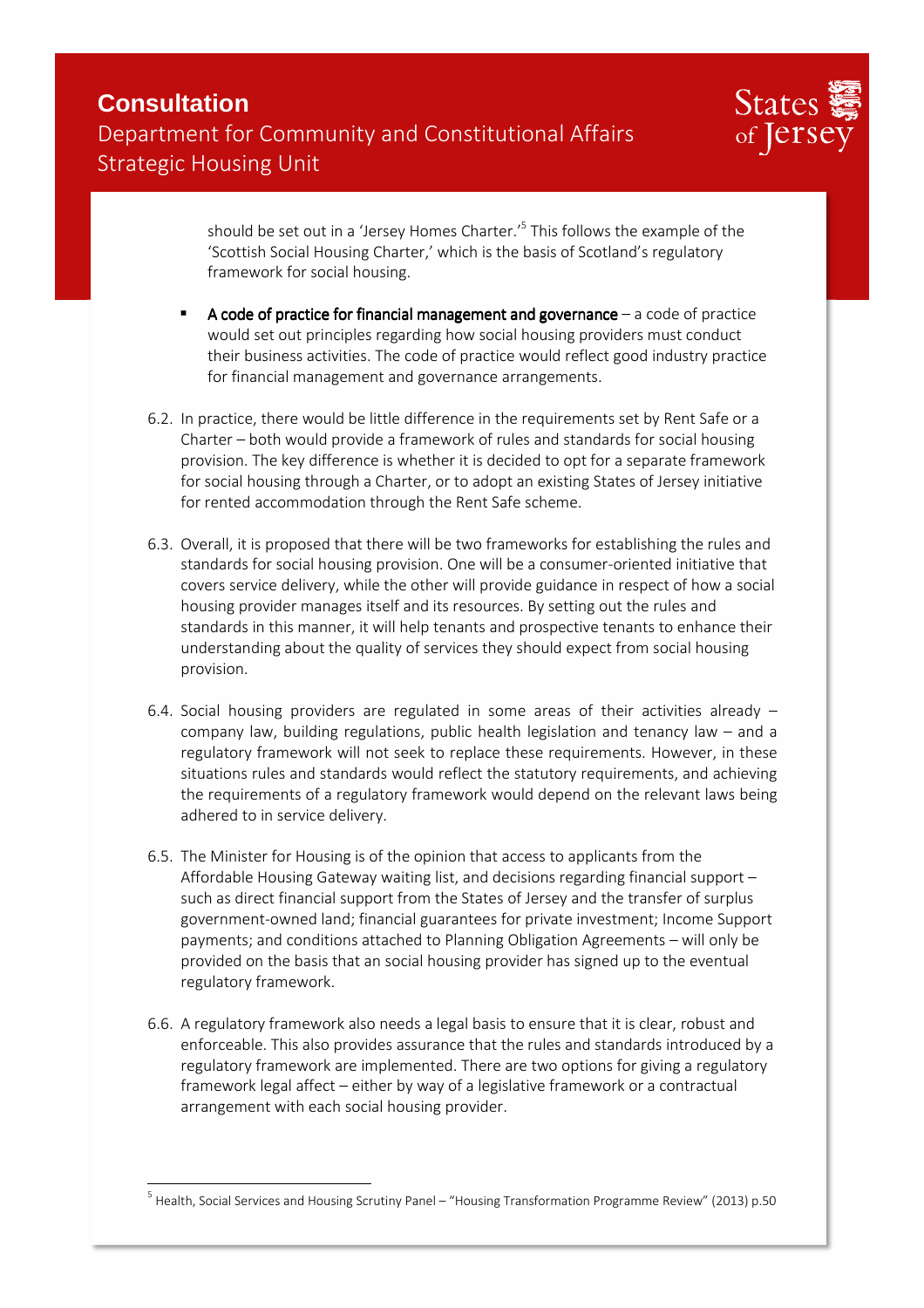

- 6.7. Under the first option regulation by legislation the regulatory framework would be established by way of a social housing law. The legislation would make provision for such things as the registration process for social housing providers, the appointment of a regulator, the specification of the regulatory requirements and standards, and the monitoring and enforcements powers of a regulator. Whilst there may be concerns about the proportionality of introducing legislation, this need not be an interventionist solution if the powers and sanctions that legislation establishes and limited in their scope and effect.
- 6.8. Alternatively, the second option of regulation by contract would see new contractual arrangements entered into between the Minister for Housing and each social housing provider in order to secure the adoption of the rules and standards introduced by a regulatory framework. There is already a transfer agreement between the Minister for Treasury and Resources and Andium Homes and, similarly, agreements were entered into between the former Housing Committee and the housing trusts where the States provided financial assistance for a development or transferred States-owned land for new housing supply. It may therefore be possible to enter into new agreements that reflect the regulatory rules and standards, and which would establish the relationship between the Minister and each social housing provider and there various obligations.

#### 7. Performance monitoring and assessment

- 7.1. It is important to ensure that the Affordable Housing Gateway and social housing providers achieve the rules and standards established by a regulatory framework. This is achieved through the implementation of a performance assessment and monitoring regime, which provides assurance that the interests of tenants and prospective tenants are protected and advanced in the provision of social housing.
- 7.2. Traditional regulation favours intensive and wide-ranging inspection and monitoring of compliance. However, this is considered disproportionate to the level of risk involved in social housing provision. This approach would also be expensive to monitor and may divert social housing providers away from their core business activities. It is proposed instead that social housing providers will be responsible for monitoring and assessing their progress in achieving the requirements of a regulatory framework.
- 7.3. This will require social housing providers to undertake a self-assessment of their performance based on a specified set of indicators set under a regulatory framework. The indicators include, but are not limited to:
	- Tenant satisfaction: the percentage of tenants and prospective tenants satisfied with the services they receive from the Affordable Housing Gateway and social housing providers.
	- Allocations: working with the Social Affordable Housing Gateway to monitor the number of applicants allocated homes from the waiting list.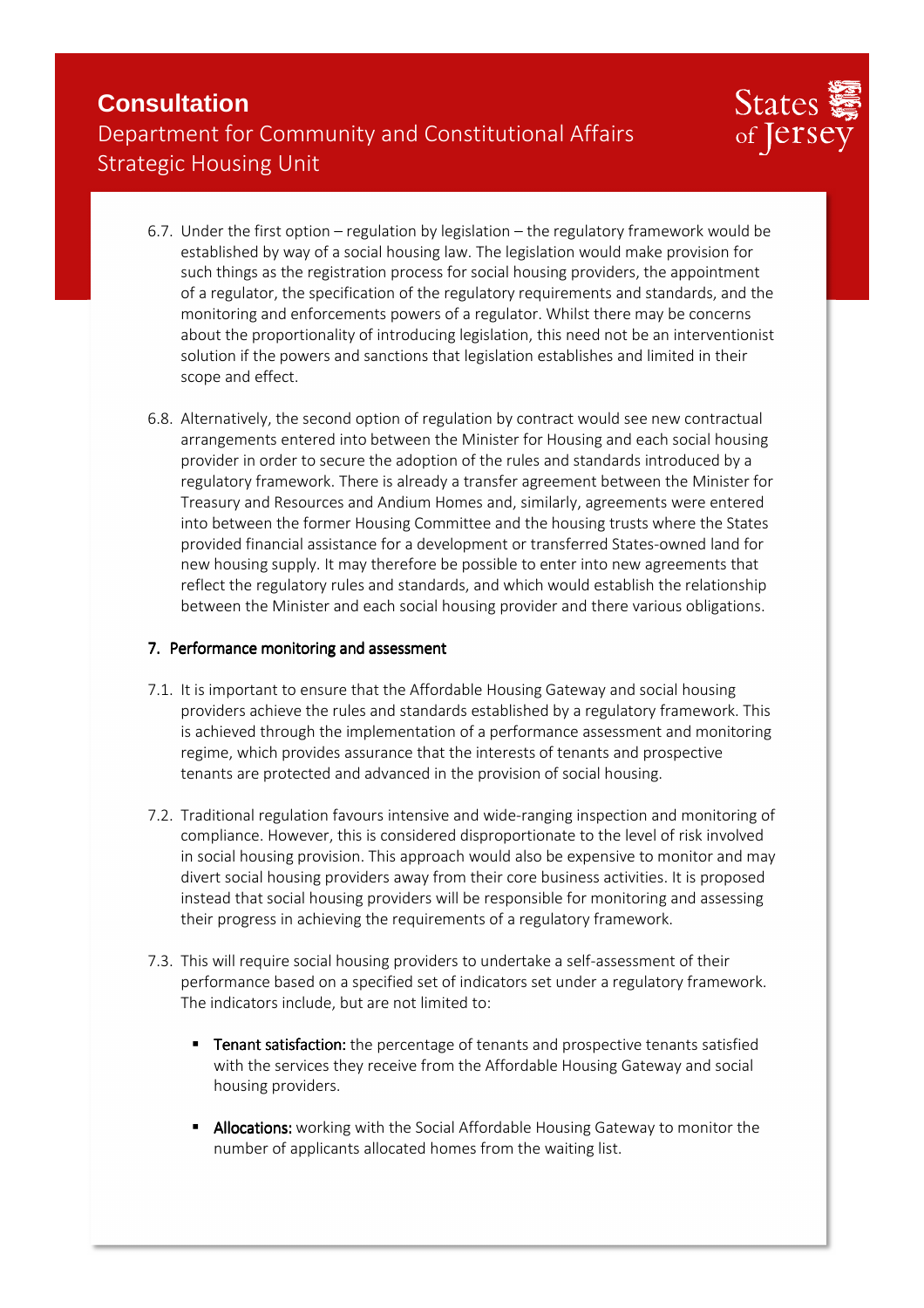

- Social housing providers stock details: the number, size and type of accommodation they own and manage.
- Rents: the rental values for various types of accommodation; rent arrears; and rent losses.
- Tenancies: percentage of tenancy offers refused during the year.
- Housing Quality: percentage of housing stock that achieves the Decent Homes Standard.
- Housing management: percentage of total housing stock vacant; number of evictions.
- Repairs: percentage of tenants satisfied with the repairs service offered to them.

Information about performance will be published in an annual report as part of normal annual business reporting requirements carried out by social housing providers.

- 7.4. A requirement to report on performance will also include the Affordable Housing Gateway in applicable areas of service. This will be monitored directly by the Minister for Housing who has political oversight for the Affordable Housing Gateway. This will not be a self-assessment process and will be monitored by the Strategic Housing Unit, though the information generated will be used to ensure good performance and drive service improvements.
- 7.5. The information generated by a self-assessment process will help social housing providers to identify aspects of good performance and where they may need to make changes to their services. This reflects the expectation that a regulatory framework will encourage continuous improvement and consumer-oriented service delivery. Provided that social housing providers were using the information to monitor and improve services, there would be a limited requirement for independent regulatory oversight.
- 7.6. In addition, the information generated through monitoring and self-assessment will be made available to the public. This will ensure transparency and will improve knowledge and awareness among tenants and prospective tenants, so that they are able to hold the Affordable Housing Gateway and social housing providers to account for the services they provide. It also enables comparisons to be made between social housing providers, thus demonstrating who is performing well and not so well and helping to drive more consistent standards of services across the sector.
- 7.7. In respect of financial management and governance requirements, information will be required such as audited accounts, loan portfolio information and business plans and financial forecasts. This will enable social housing providers to demonstrate that they are appropriately managed and governed. However, the level of engagement on governance and financial management issues will vary depending on the size of the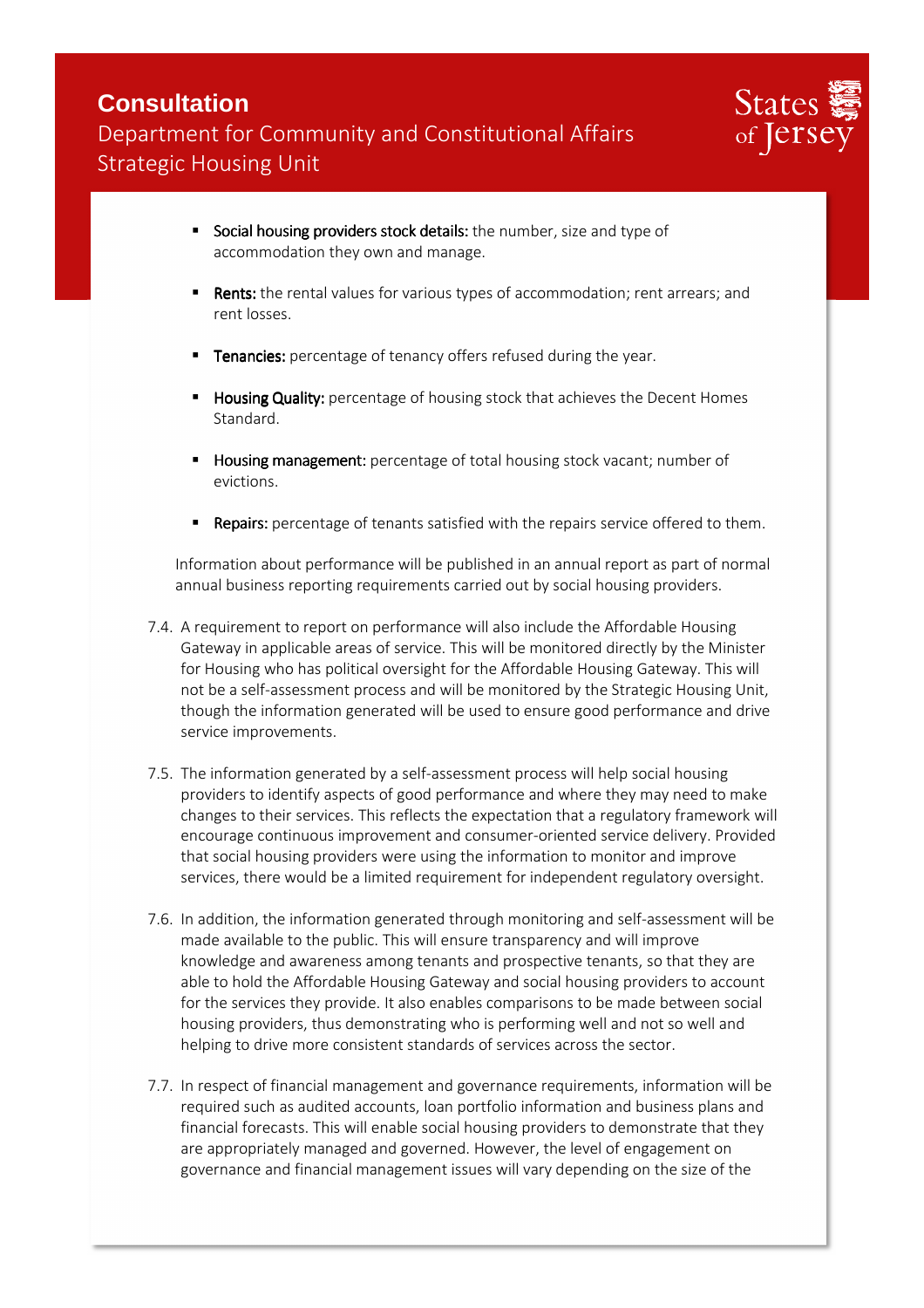

social housing provider and the level of risk that it displays in terms of public and private investment.

#### 8. A regulator for social housing provision

- 8.1. This part of the consultation considers who might be the most appropriate body to act as regulator for social housing provision. The consultation identifies two potential options for a regulator – the Minister for Housing or a non-governmental regulator.
- 8.2. The Minister for Housing already fulfils a quasi-regulatory role. While the Minister holds nominal statutory responsibility for regulation at present, there are informal means of regulation – for example, the Minister works with social housing providers in order to protect the interests of tenants and prospective tenants on a case-by-case basis. This informal approach has worked because there is a good working relationship between the Minister and social housing providers, and recognition that the Minister acts in the public interest.
- 8.3. The introduction of a regulatory framework would formalise these arrangements, and clearly define the role and powers that the Minister had to regulate social housing provision. The Minister is also accountable to the States Assembly for the decisions he/ she makes, which would provide checks and balances to ensure the proportionality, fairness and equity of any decisions the Minister made as regulator. Appointing the Minister to oversee regulation would also have the advantage of being cost-effective. It would avoid duplicate administration by concentrating regulatory functions in the Department for Community and Constitutional Affairs.
- 8.4. An alternative option is to appoint an independent regulator for social housing provision, which was proposed in P.33/2013 as a means of fully separating the policy, regulatory and operational functions for housing. An independent regulator would have the advantage of being an arms-length body and therefore free from potential conflicts between policy and regulatory functions. This would provide comfort that the regulator is genuinely independent and seen to be so by all parties. An arms-length regulator would also have the benefit of industry expertise and knowledge, which would enable constructive challenge and support for continuous improvement among social housing providers.
- 8.5. Ultimately, who is responsible for regulating social housing provision is dependent on the type of regulatory model adopted. If social housing providers are made responsible for carrying out self-assessment of their performance and monitoring was carried out by an independent audit function, there would be a limited level of administration and oversight required by a regulator. The introduction of an armslength regulator may therefore be considered a disproportionate response, especially in light of the expected costs of each model of regulation.
- 8.6. It was estimated in P.33/2013 that the cost of a part-time regulator would be in the region of £160,000 per annum, which would be met by social housing providers paying a fee. Whilst a regulator would have a reduced role to that originally envisaged in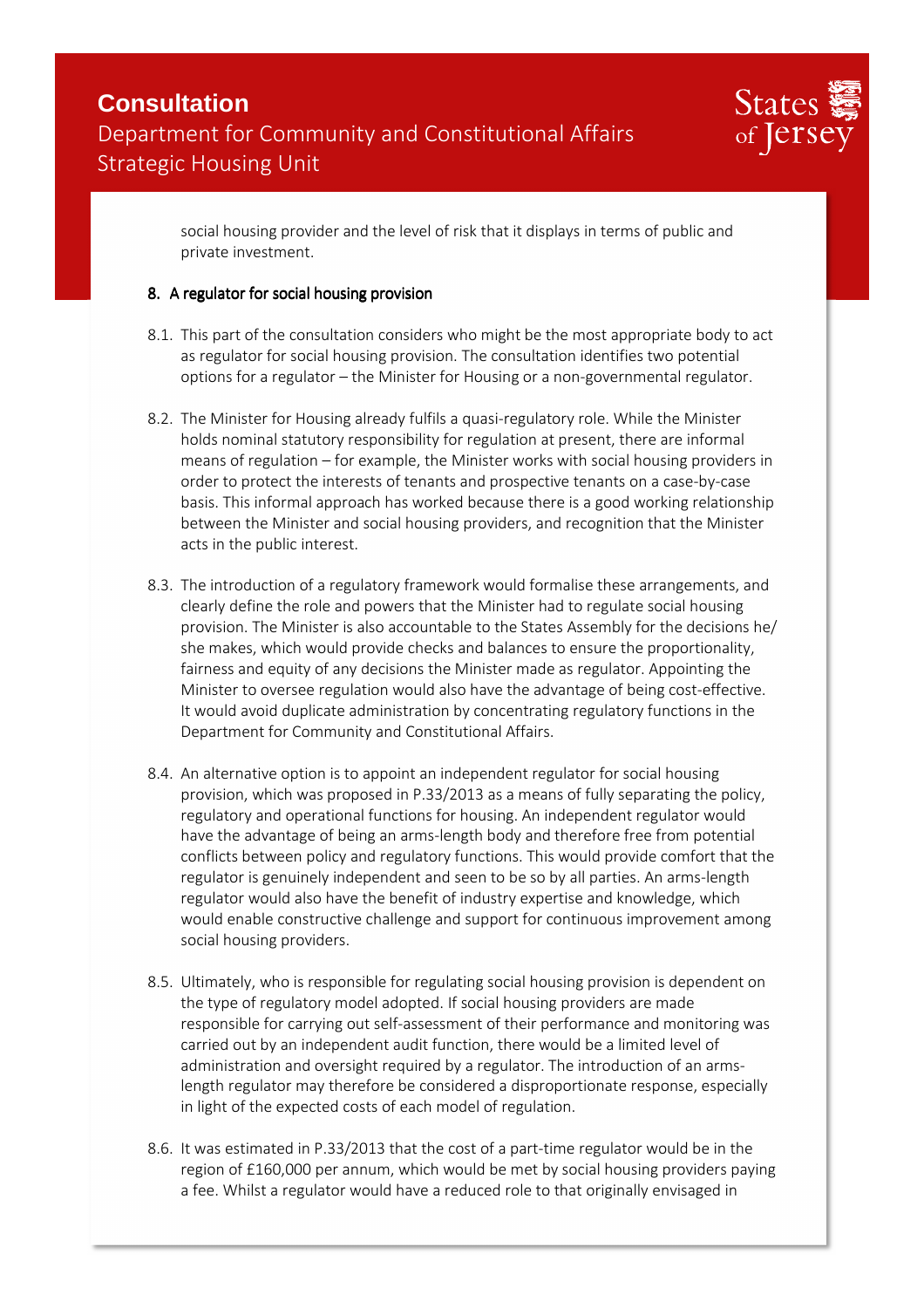

P.33/2013, it is estimated that it could still cost £100,000 per annum to employ a regulator and to provide them with administrative resources. If the Minister were to act as the regulator, it is estimated that the cost would be approximately £50,000 per annum in order to provide senior officer support to administer, and have oversight of, the regulatory framework on behalf of the Minister.

- 8.7. Whilst the costs of a regulatory framework would be minimised as far as possible, it is likely that social housing providers will bear the costs of a regulatory framework. This may include direct financing via a fee arrangement in order to enable the oversight and monitoring of regulation. It is anticipated that this fee would be proportionate to the size of the social housing provider.
- 8.8. A regulator would have oversight of the process to ensure that this information is provided correctly and published in a timely manner. A regulator would only seek to intervene where concerns had been raised about the accuracy of the information provided or failure to meet one of the rules or standards set by the regulatory framework was likely to give rise to a serious and significant risk to tenants.
- 8.9. It should be noted that the Affordable Housing Gateway is a States-operated service and, as such, will not be made subject to the oversight of an independent regulator. Irrespective of the type of regulator that is adopted, oversight of the performance of the Affordable Housing Gateway will be the responsibility of the Minister for Housing.

#### 9. Intervention and enforcement powers

- 9.1. It is important that a regulatory framework is able to deal with situations where social housing providers do not achieve the required rules and standards. Whilst this consultation places emphasis on the role of social housing providers carrying out selfassessment of their performance, there is a need for effective enforcement in the event of non-compliance if a regulatory framework is to achieve its purpose.
- 9.2. A regulatory framework set by legislation would prescribe the duties of a regulator, and the nature and extent of its enforcement powers. Based on the regulatory frameworks for social housing in other jurisdictions, a regulator could be given powers to apply a range of remedial and enforcement measures, including:
	- The right to obtain information
	- **Inspection**
	- Improvement notices
	- **E** Enforcement notice a specific instruction issued by the regulator with which the social housing would be legally bound to comply
	- Fines and compensation for service failure

In the event of continuous and serious non-compliance with the regulatory rules and standards, a regulator could seek to:

 Appoint additional independent board members to oversee the discharge of enforcement measures in order to comply with the regulatory framework; and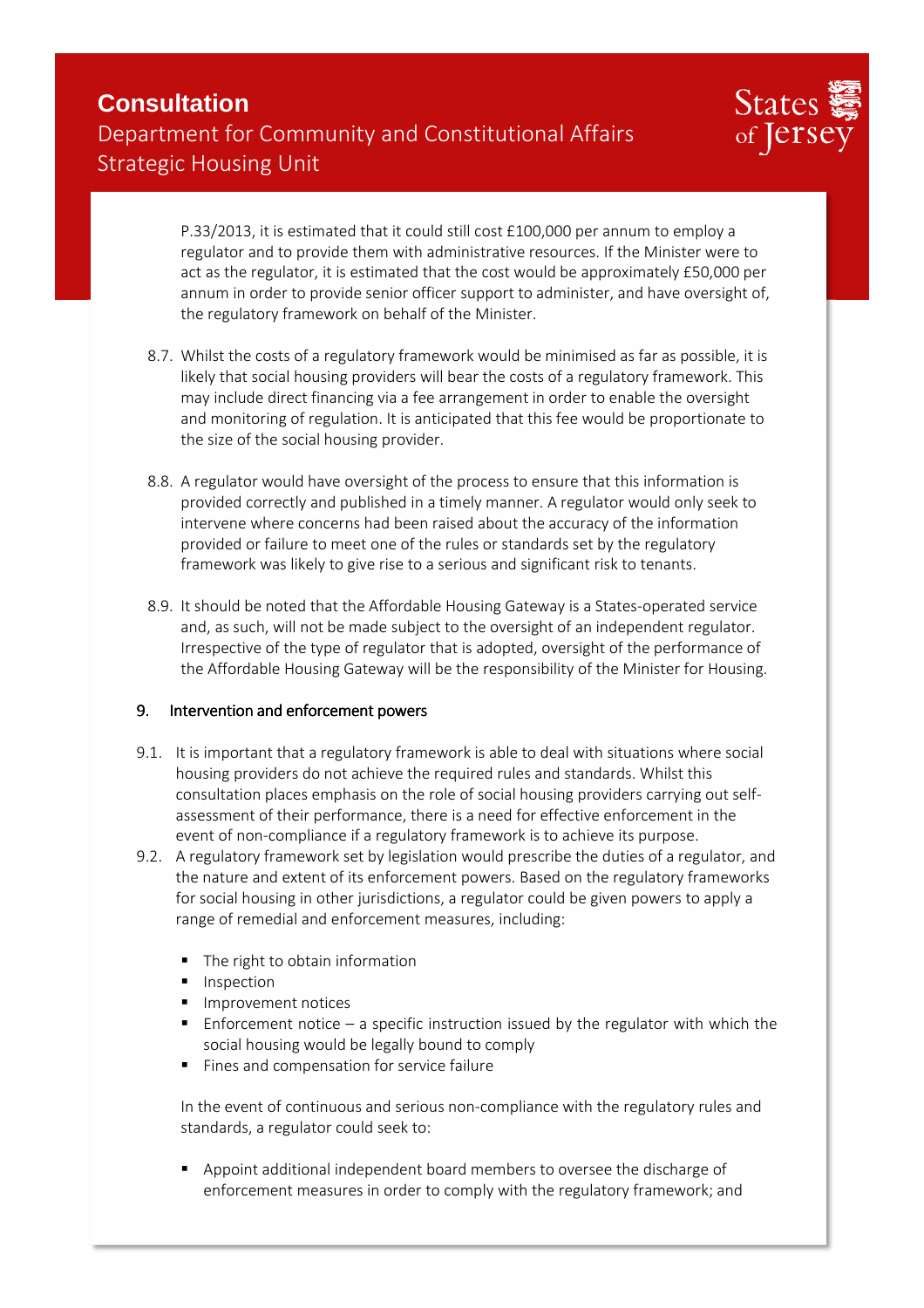

- Transfer of ownership and housing stock to a different social housing provider.
- 9.3. If there was cause for concern, a regulator would be given the power to seek further information and, where appropriate, apply a graduated series of remedial actions to enforce rules and standards, and improve management in the interests of tenants. The regulator would first assist a social housing provider to improve its performance and bring standards up to an acceptable level. However, where a social housing provider was unable or unwilling to take action effectively, a regulator would be given powers to make a proportionate intervention relative to the risk of a particular failure. Ultimately, penalties and enforcement actions would be appealable via the Court.
- 9.4. The enforcement measures outlined above are only applicable if they are set under law to give them legal enforceability. The scope of powers available to a regulator would be more limited if a contractual arrangement were put in place between the Minister for Housing and individual social housing providers.
- 9.5. An enforcement notice could be issued recommending an issue must be addressed within a reasonable timescale and, if not, the failure would be made public in order to incentivise the speedy correction. A contractual arrangement could also include provision to enable the use of arbitration, involvement of external experts etc., though disputes between parties would ultimately need to be resolved by the Court.

#### 10. Opportunities for appeal and redress

- 10.1. The final proposed feature of a regulatory framework for social housing provision is the introduction of an external system of appeal and redress. This would enable any concerns and complaints about the Affordable Housing Gateway and social housing providers to be investigated and settled if a person believes that a performance standard has not be achieved. This proposal reflects the need for social housing provision to be fair and equitable in order to protect and advance the interests of tenants and prospective tenants.
- 10.2. One of the performance standards set out in section 6 is a requirement for the Affordable Housing Gateway and social housing providers to establish a means of responding to and dealing with complaints made by tenants and prospective tenants. However, there may be merit in making available an external system of appeal and redress in order to deal with situations where a person does not believe that a complaint has been addressed satisfactorily through an internal procedure.
- 10.3. It is proposed that an external system of appeal and redress for the Affordable Housing Gateway and social housing provider might encompass the following matters:
	- **Failure to comply with one or more of the rules, standards or principles established** by a regulatory framework;
	- Unreasonable delay in dealing with a problem or complaint;
	- Unfair or negligent behaviour; and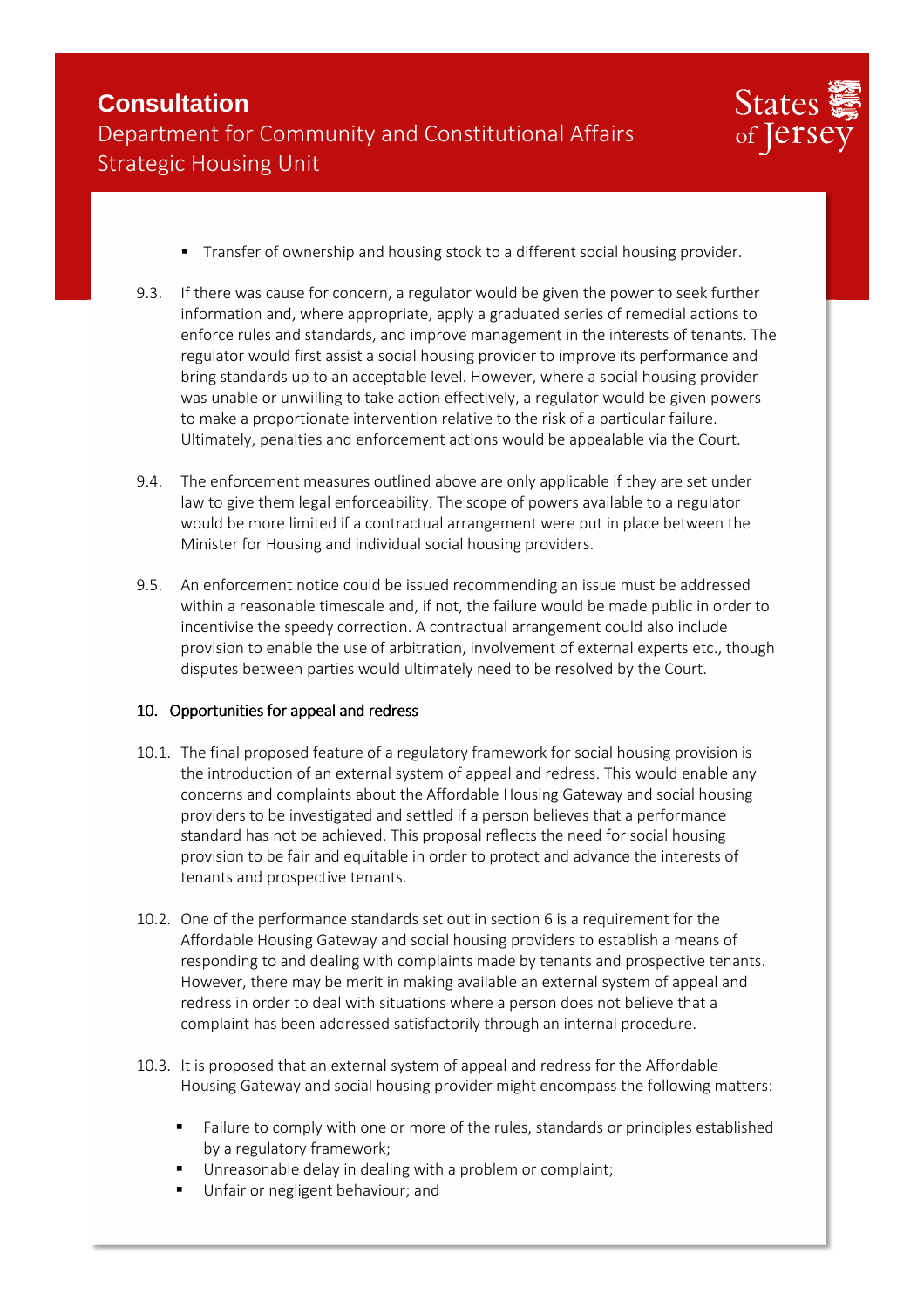

- Heavy-handed or unsympathetic treatment of a complaint.
- 10.4. If a complaint was upheld, the resultant action could be the issuing of an apology to the person making the complaint and an undertaking to correct the matter. Moreover, an external system of appeal and redress would provide a means for the Affordable Housing Gateway and social housing providers to put things right and improve service provision. This reflects the requirement to ensure that appropriate standards are observed in the provision of social housing, and the need to deliver continuous improvements.
- 10.5. The views of stakeholders are being sought as to whether an external system of appeal and redress is a proportionate response to ensuring that the interests of tenants and prospective tenants are protected and advanced. There are several ways that a tenant or prospective tenant may raise a complaint about the delivery of services already:
	- **The Affordable Housing Gateway is under the oversight of the States Complaints** Panel, which deals with complaints about decisions made by ministers or departments;
	- The Residential Tenancy Law and public health legislation afford tenants the same types and levels of protections as tenants in the private sector; and
	- Tenants can apply to the Court if they believe that they have suffered as a result of a breach of the law.
- 10.6. However, legal proceedings may not always be the most appropriate means to settle a complaint and are unlikely to be able to deal with the majority of complaints, which are small in nature and relate to service quality. Therefore, an alternative external system of appeal and redress would enhance the position of tenants and prospective tenants and provide them with a more accessible and cost-effective route to achieving redress.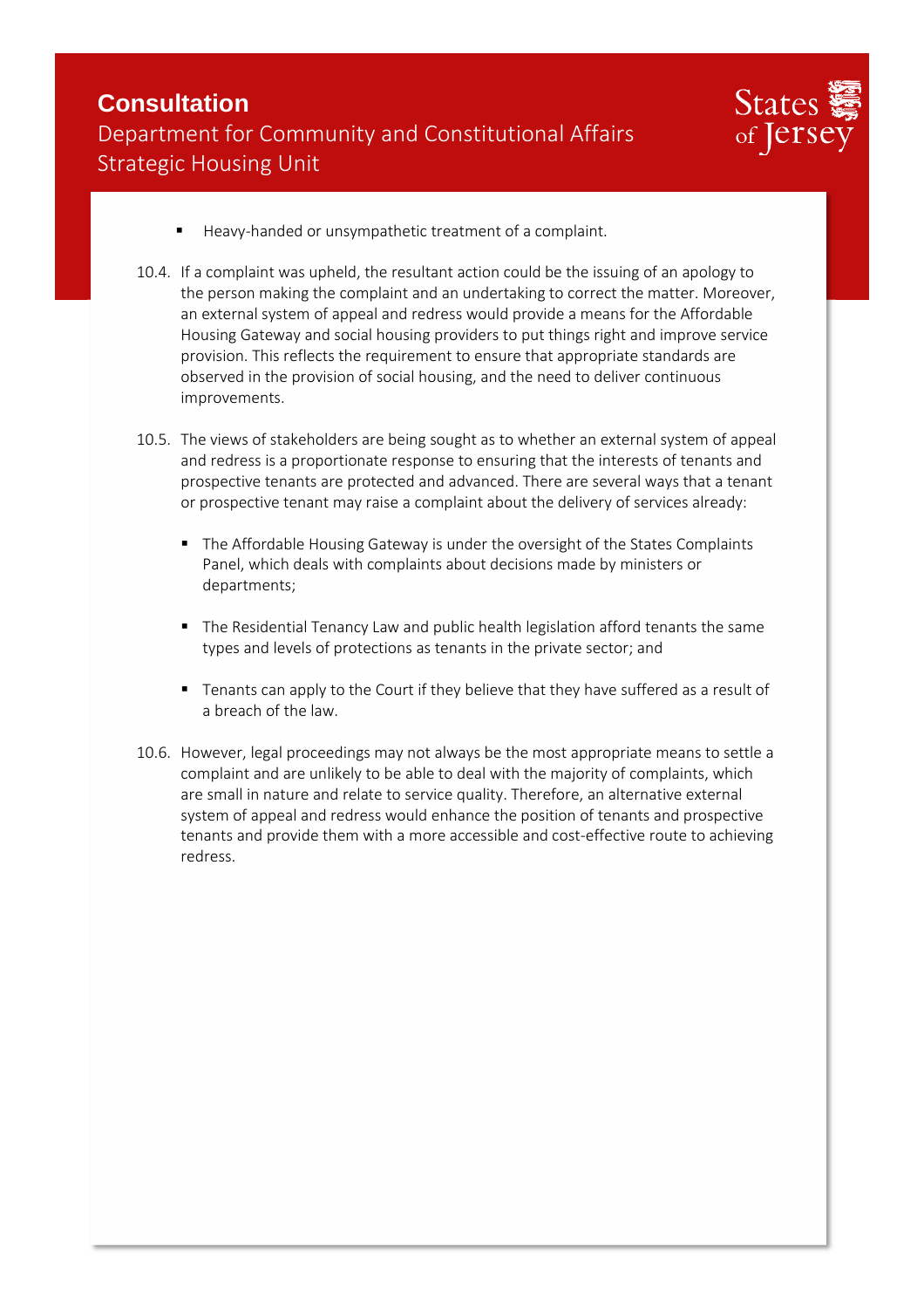

|  | 11. Response form |  |
|--|-------------------|--|
|--|-------------------|--|

#### About you

Are you responding as an individual or an organisation?

Social housing tenant

Member of the public



 $\vert \ \ \vert$ 

Organisation

Full name or organisation's name

Telephone number

Email address

The Strategic Housing Unit would like your permission to publish your consultation response. Please indicate your publishing preference:

Publish response with name

Publish response only (anonymous)

Do not publish response

Would you be happy for the Strategic Housing Unit to contact you about any events it plans to hold as part of this consultation?

П

Yes No

#### Question 1 - The Need for Regulation

Please refer to section 3 of the consultation document when answering these questions.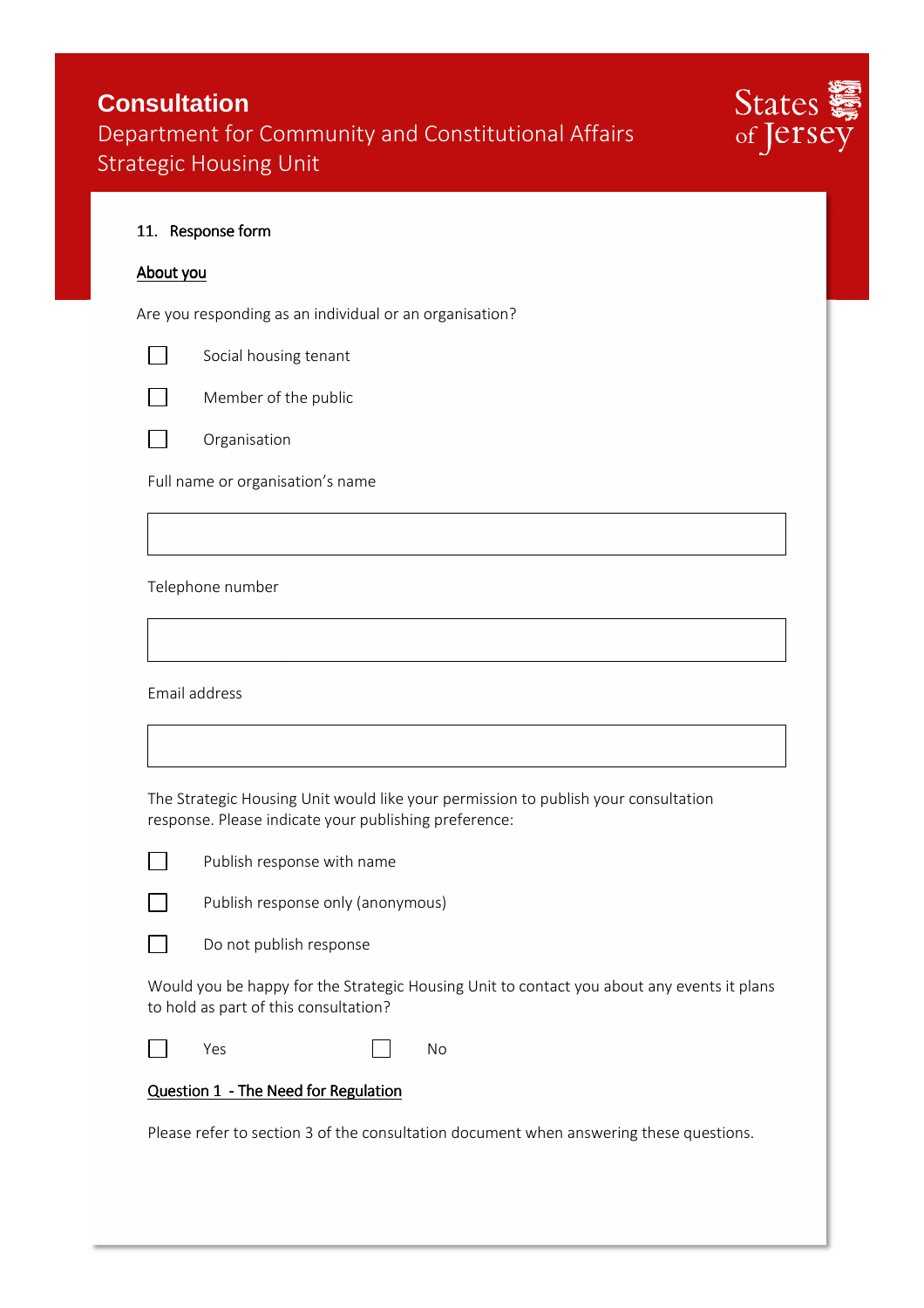| <b>Strategic Housing Unit</b> | Department for Community and Constitutional Affairs                                                                                                                                                                                                           |          | States<br>of erst |
|-------------------------------|---------------------------------------------------------------------------------------------------------------------------------------------------------------------------------------------------------------------------------------------------------------|----------|-------------------|
|                               | a) Do you agree that social housing – including the Affordable Housing Gateway and social<br>housing providers - should be subject to some form of regulatory oversight in the<br>provision of homes and housing services to tenants and prospective tenants? |          |                   |
| Agree                         | Neither Agree or Disagree                                                                                                                                                                                                                                     | Disagree |                   |
|                               | b) Please give reasons for your response.                                                                                                                                                                                                                     |          |                   |
|                               |                                                                                                                                                                                                                                                               |          |                   |
|                               |                                                                                                                                                                                                                                                               |          |                   |
|                               |                                                                                                                                                                                                                                                               |          |                   |
|                               |                                                                                                                                                                                                                                                               |          |                   |
|                               |                                                                                                                                                                                                                                                               |          |                   |
|                               |                                                                                                                                                                                                                                                               |          |                   |
|                               | Question 2 - The Aim of Regulation                                                                                                                                                                                                                            |          |                   |
|                               | Please refer to section 3 of the consultation document when answering these questions.                                                                                                                                                                        |          |                   |
|                               | a) Do you agree that the aim of a regulatory framework should be to protect and advance<br>the interests of tenants and prospective tenants?                                                                                                                  |          |                   |
| Agree                         | Neither Agree or Disagree                                                                                                                                                                                                                                     | Disagree |                   |
|                               | b) Please give reasons for your response.                                                                                                                                                                                                                     |          |                   |
|                               |                                                                                                                                                                                                                                                               |          |                   |
|                               |                                                                                                                                                                                                                                                               |          |                   |
|                               |                                                                                                                                                                                                                                                               |          |                   |
|                               |                                                                                                                                                                                                                                                               |          |                   |
|                               |                                                                                                                                                                                                                                                               |          |                   |

 To ensure that appropriate quality and levels of service are being observed in the provision of social housing;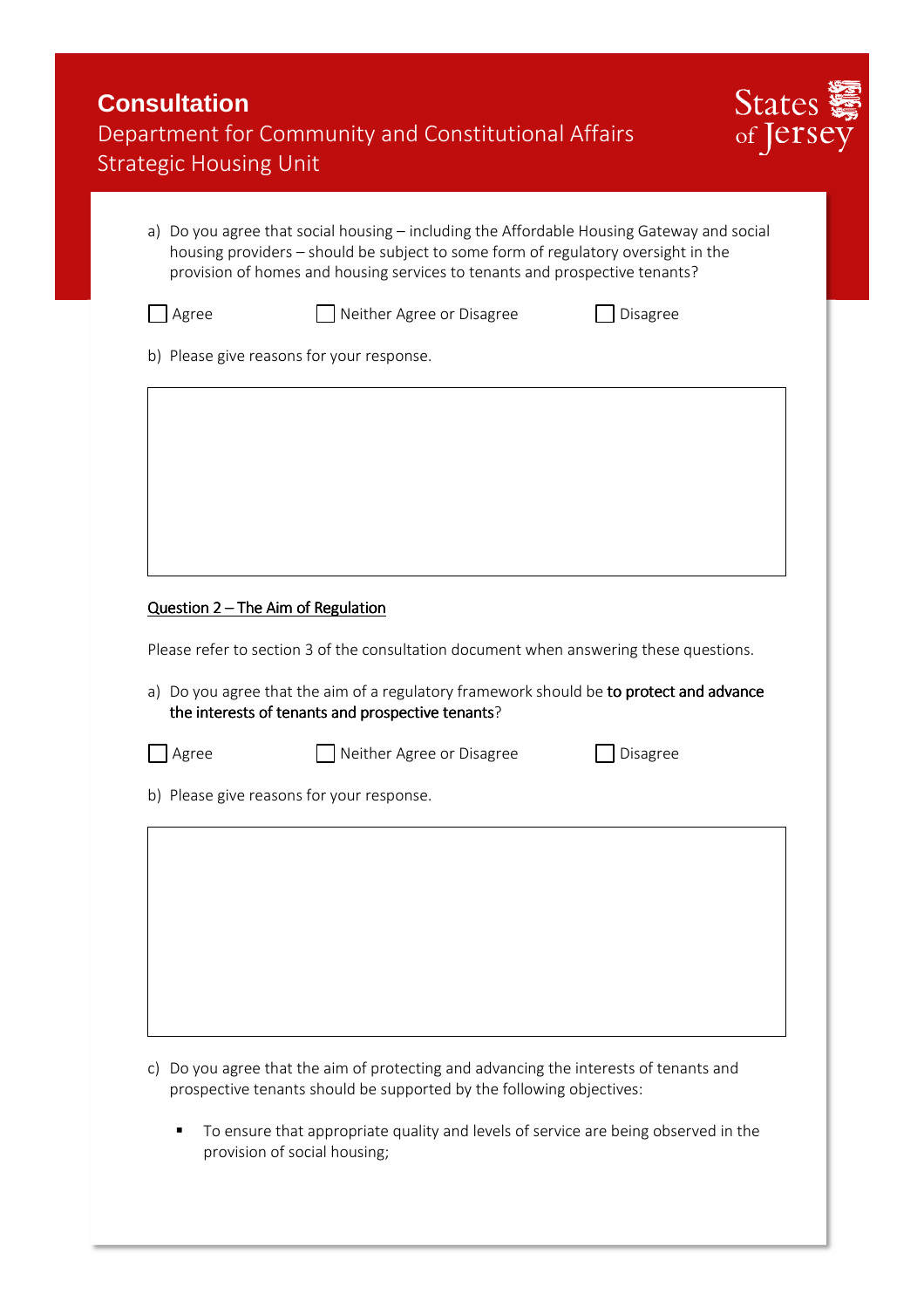| <b>Consultation</b>                                 |
|-----------------------------------------------------|
| Department for Community and Constitutional Affairs |
| <b>Strategic Housing Unit</b>                       |



- To strengthen the position of tenants and prospective tenants in the provision of social housing through engagement and access to information;
- To protect public investment in social housing provision by ensuring that social housing providers are efficient and are financially viable;
- To further enhance the reputation of the social housing sector by ensuring that social housing provision contributes to broader public policy objectives.



 $\Box$  Agree  $\Box$  Neither Agree or Disagree  $\Box$  Disagree

d) Please give reasons for your response.

e) Can you think of any other objectives for a regulatory framework?

#### Question 3 - The Affordable Housing Gateway

Please refer to section 4 of the consultation document when answering these questions.

a) Do you agree that the Affordable Housing Gateway should be placed on a statutory footing and include a requirement for the Minister for Housing to develop and publish a scheme of the criteria used to determine access to social housing?

Agree Neither Agree or Disagree Disagree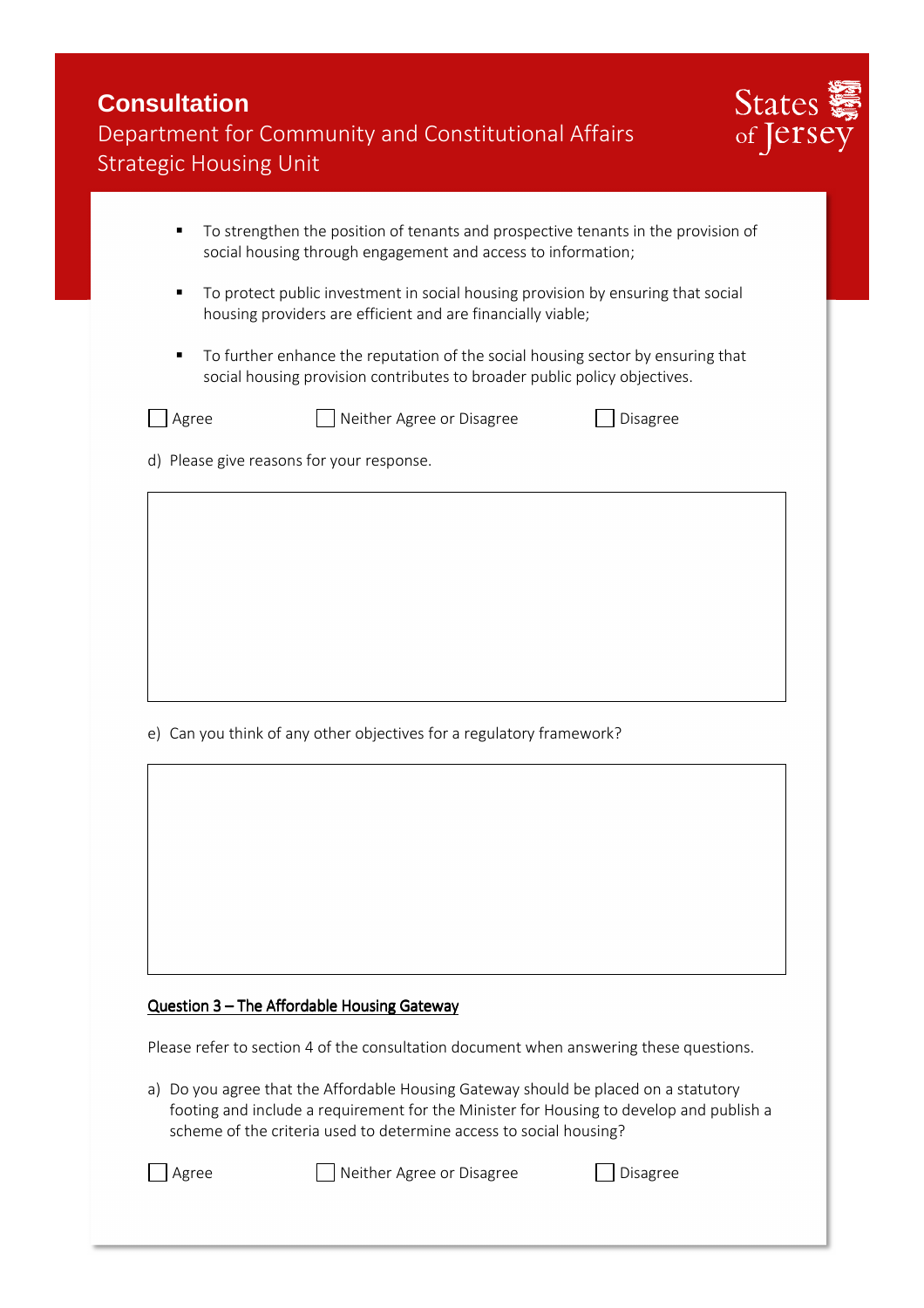| <b>Consultation</b>                                 |  |
|-----------------------------------------------------|--|
| Department for Community and Constitutional Affairs |  |
| Strategic Housing Unit                              |  |



|  |  |  |  |  |  | b) Please give reasons for your response. |
|--|--|--|--|--|--|-------------------------------------------|
|--|--|--|--|--|--|-------------------------------------------|

| c) What types of information do you think should be included in a statement of the criteria |
|---------------------------------------------------------------------------------------------|
| used to determine access to social housing? Please tick as many options as you want.        |

The categories of household eligible for social housing (e.g. over 50 years old, families, and people with serious medical conditions and disabilities)

Assessment of housing need and determining priority (i.e. a banding system)

 $\Box$  Income thresholds and savings limits

|  |  |  | How accommodation is allocated |
|--|--|--|--------------------------------|
|  |  |  |                                |

Assessment of bedroom requirement

Information on downsizing to smaller accommodation

 $\Box$  How to make a complaint about, or appeal a decision of, the Affordable Housing Gateway

d) What other types of information do you think should be included in a scheme of the criteria used to determine access to social housing?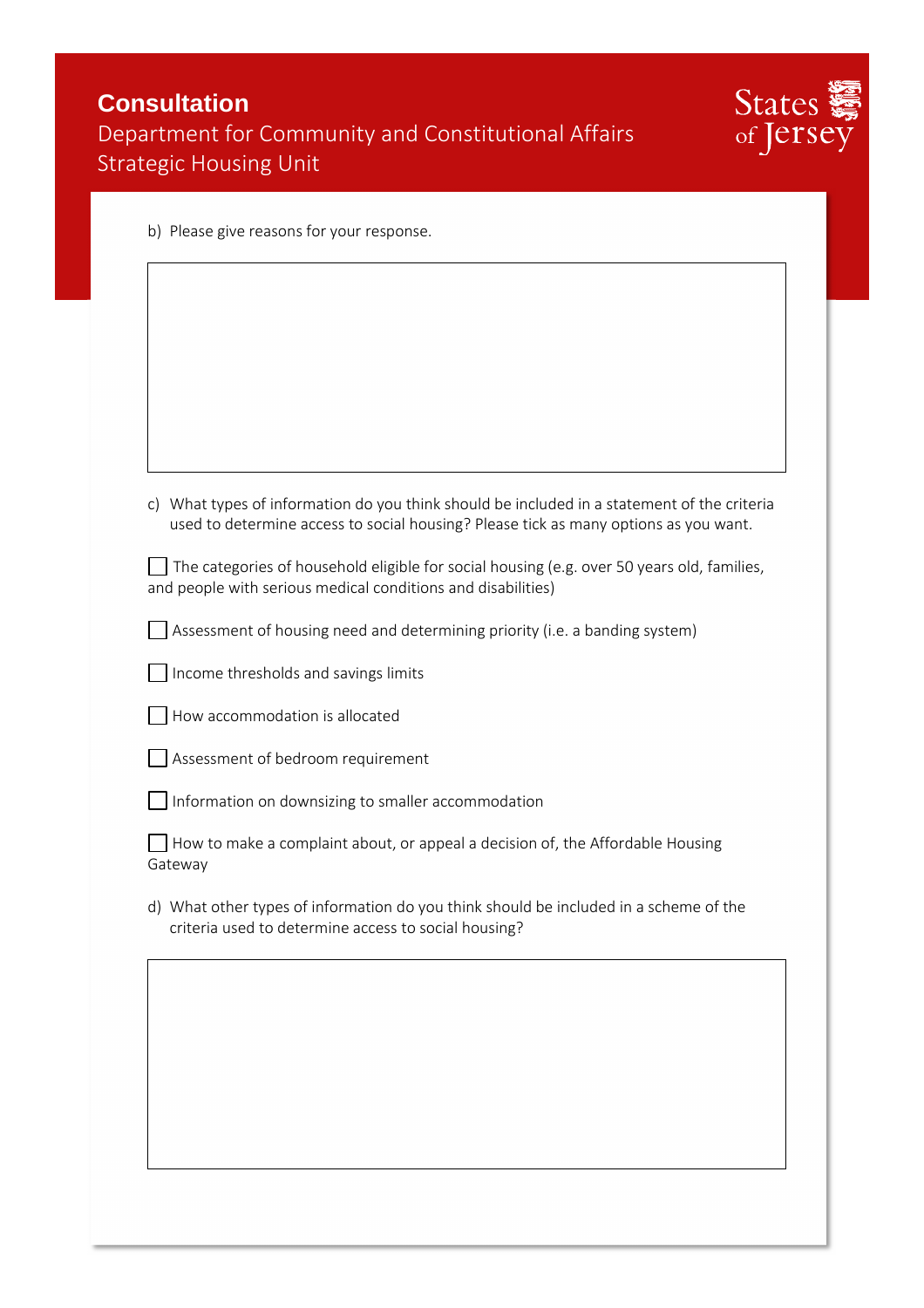| <b>Consultation</b>                                 |
|-----------------------------------------------------|
| Department for Community and Constitutional Affairs |
| <b>Strategic Housing Unit</b>                       |



#### Question 4 – Rules and Standards

Please refer to section 5 of the consultation document when answering these questions.

- a) Do you agree that the rules and standards established by a regulatory framework should include service delivery, financial management, and governance arrangements?
	-

□ Agree 2010 Neither Agree or Disagree 2010 Disagree

b) Please give reasons for your response.

- c) Do you agree that rules and standards should be set by reference to outcomes, i.e. focus on what is being achieved for tenants as opposed to how it is being achieved?
	-

 $\Box$  Agree  $\Box$  Neither Agree or Disagree  $\Box$  Disagree

d) Please give reasons for your response.

e) Are there any other areas of social housing activities you think should be made subject to regulation?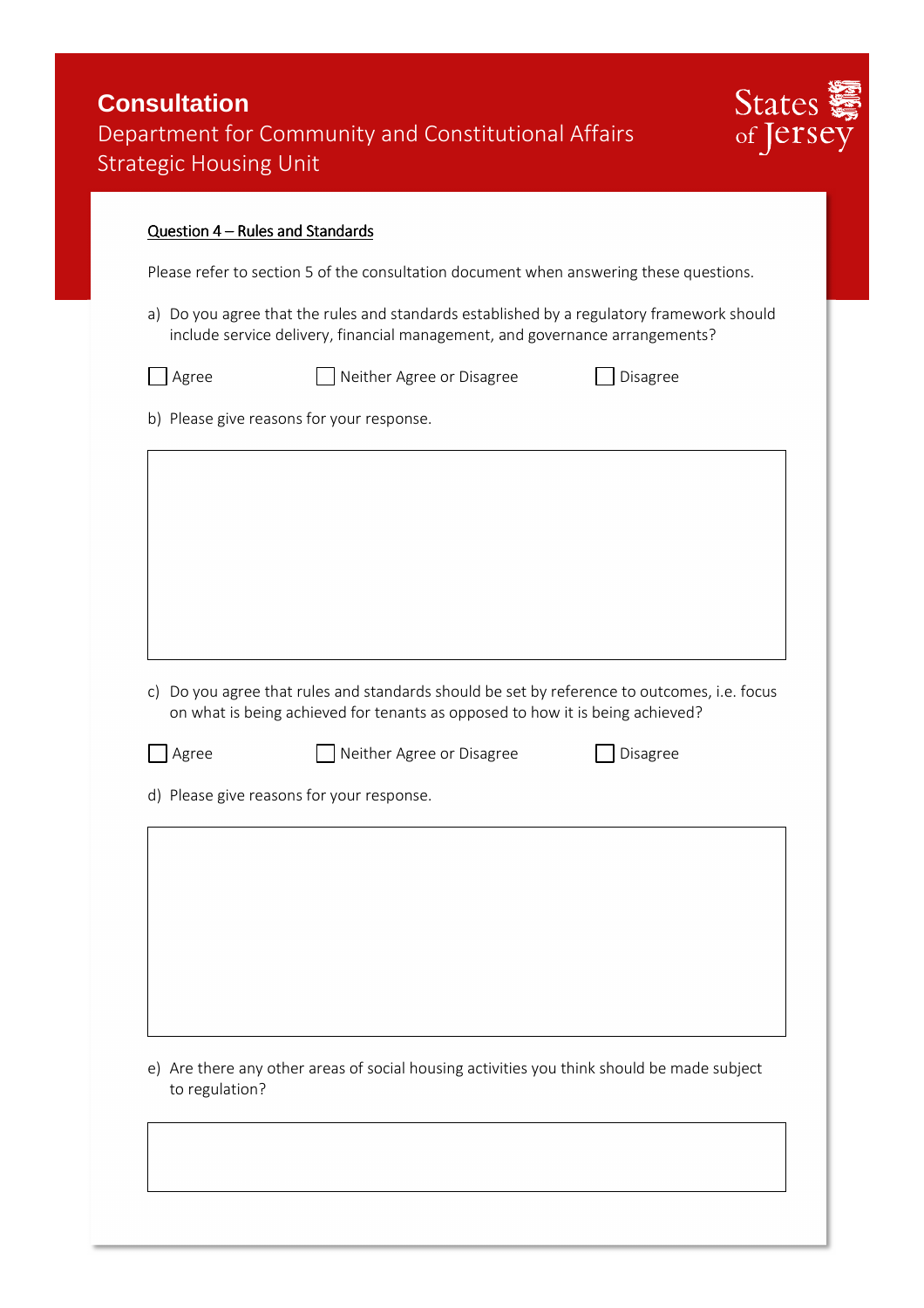| <b>Consultation</b>                  | Department for Community and Constitutional Affairs                                         | States ><br>of [et] |
|--------------------------------------|---------------------------------------------------------------------------------------------|---------------------|
| <b>Strategic Housing Unit</b>        |                                                                                             |                     |
|                                      |                                                                                             |                     |
|                                      |                                                                                             |                     |
|                                      |                                                                                             |                     |
|                                      |                                                                                             |                     |
|                                      |                                                                                             |                     |
| Question 5 - The Model of Regulation |                                                                                             |                     |
|                                      | Please refer to section 6 of the consultation document when answering these questions.      |                     |
|                                      | a) Do you agree that expectations for service delivery should be specified by the Rent Safe |                     |
|                                      | Landlord accreditation scheme or a Jersey Social housing Charter?                           |                     |
| Agree                                | Neither Agree or Disagree                                                                   | Disagree            |
|                                      | b) Which option do you prefer? Please give reasons for your response.                       |                     |
|                                      |                                                                                             |                     |
|                                      |                                                                                             |                     |
| C)<br>out in a code of practice?     | Do you agree that financial management and governance arrangements should be set            |                     |
| Agree                                | Neither Agree or Disagree                                                                   | Disagree            |
|                                      | d) Please give reasons for your response.                                                   |                     |
|                                      |                                                                                             |                     |
|                                      |                                                                                             |                     |
|                                      |                                                                                             |                     |
|                                      |                                                                                             |                     |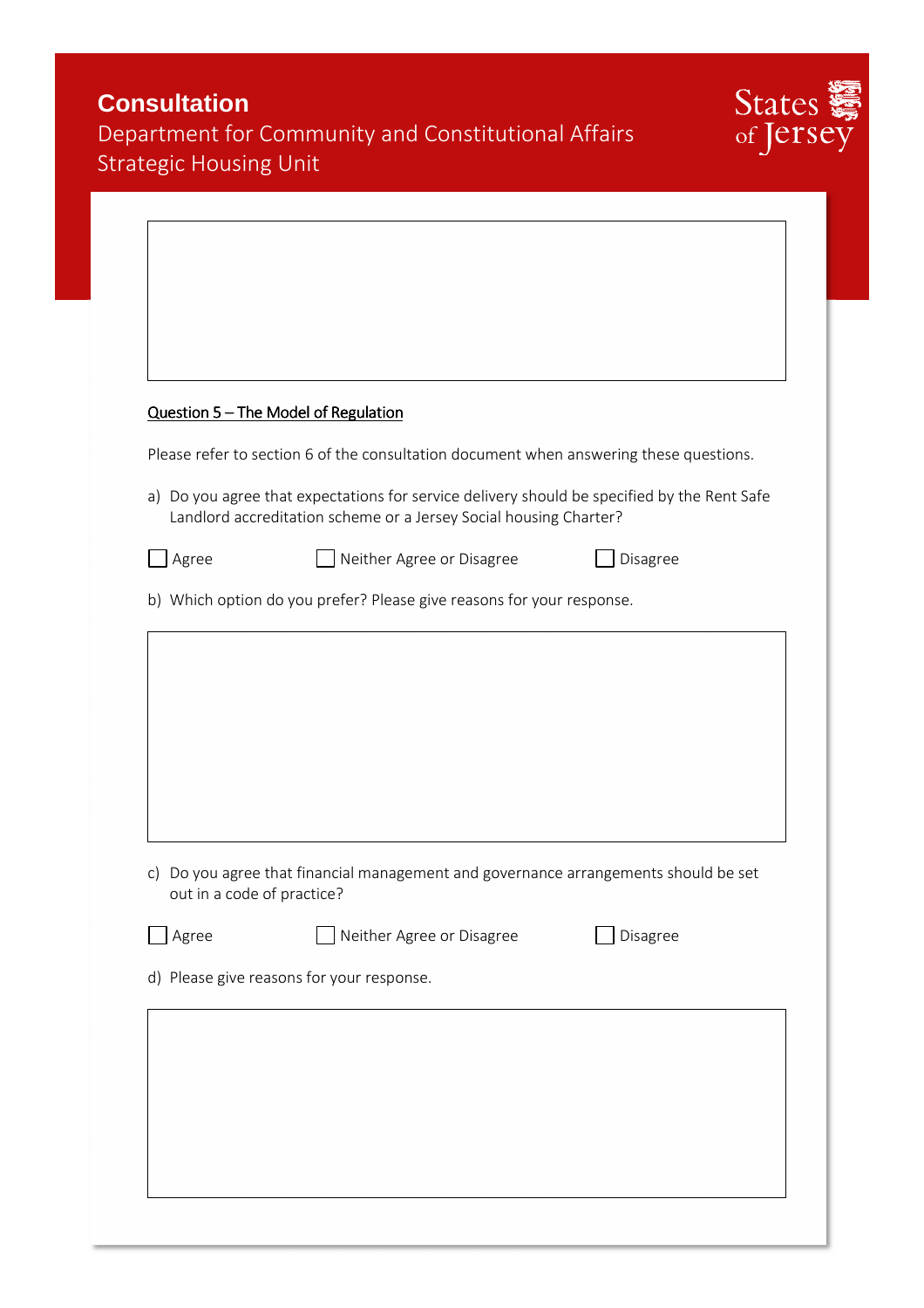| <b>Consultation</b>                                 |  |
|-----------------------------------------------------|--|
| Department for Community and Constitutional Affairs |  |
| <b>Strategic Housing Unit</b>                       |  |



#### Question 6 – Statutory or Contractual Regulation

Please refer to section 6 of the consultation document when answering this question.

a) If a regulatory framework is introduced, should it be (a) a statutory framework or (b) a framework based on contractual arrangements between the Minister for Housing and social housing providers? Please give reasons for your response.

#### Question 7 – Performance assessment and Monitoring

Please refer to section 7 of the consultation document when answering these questions.

a) Do you agree that social housing providers should be responsible for assessing and monitoring their own performance, and should be required to report this information on an annual basis?



□ Agree 2010 Disagree Or Disagree Disagree Disagree

b) Please give reasons for your response.

c) What types of information do you think it would be reasonable for social housing providers to generate in order to provide assurance that they are achieving the rules and standards of a regulatory framework?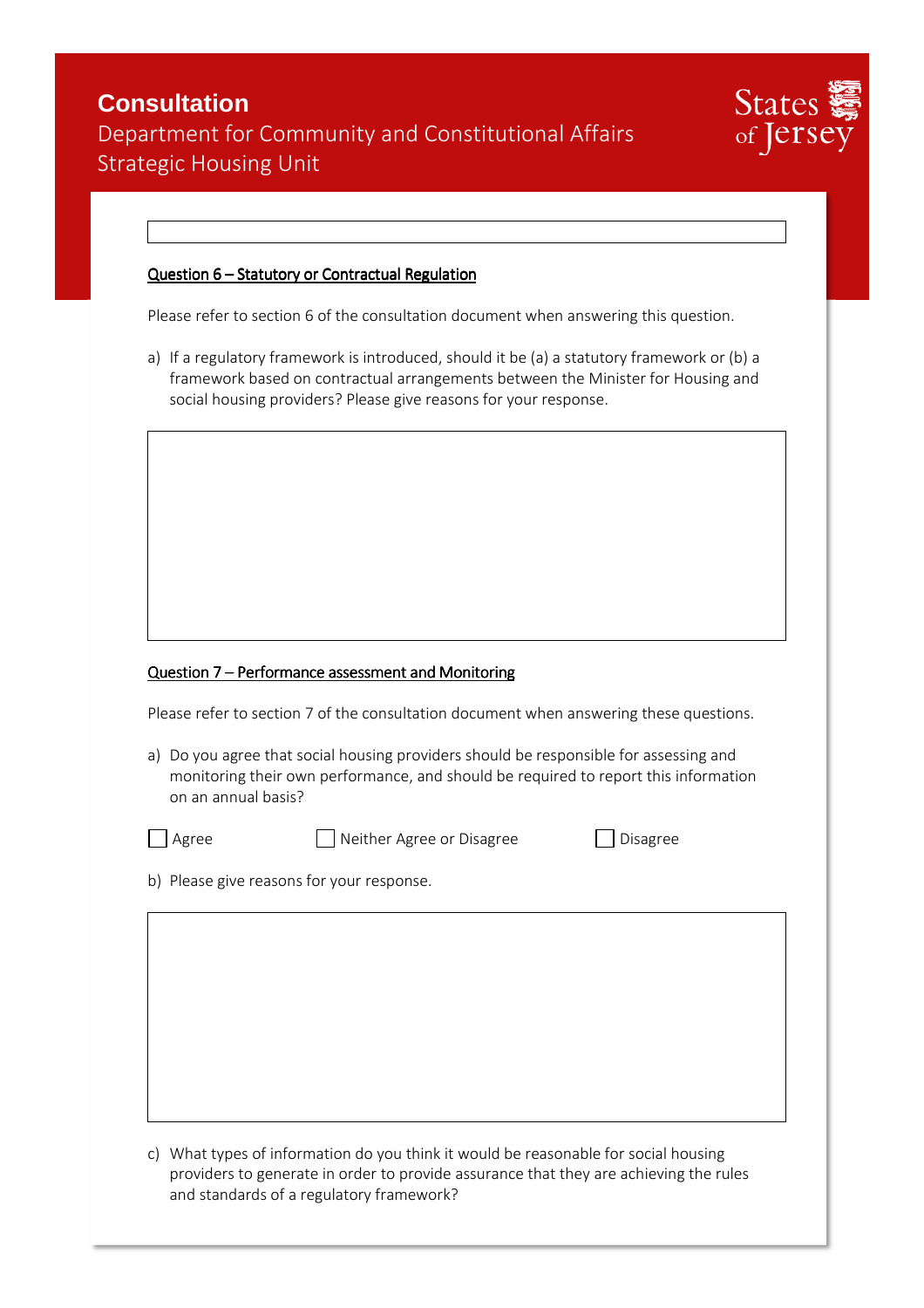# States of Jersey

### **Consultation**  Department for Community and Constitutional Affairs Strategic Housing Unit

d) How best do you think the views of tenants can be captured through a regulatory framework?

#### $Question 8 - The Need for a Regularor$

Please refer to section 8 of the consultation document when answering these questions.

a) Do you agree that there should be a regulator for social housing provision?

Agree 1988 - Neither Agree or Disagree Disagree

b) Please give reasons for your response.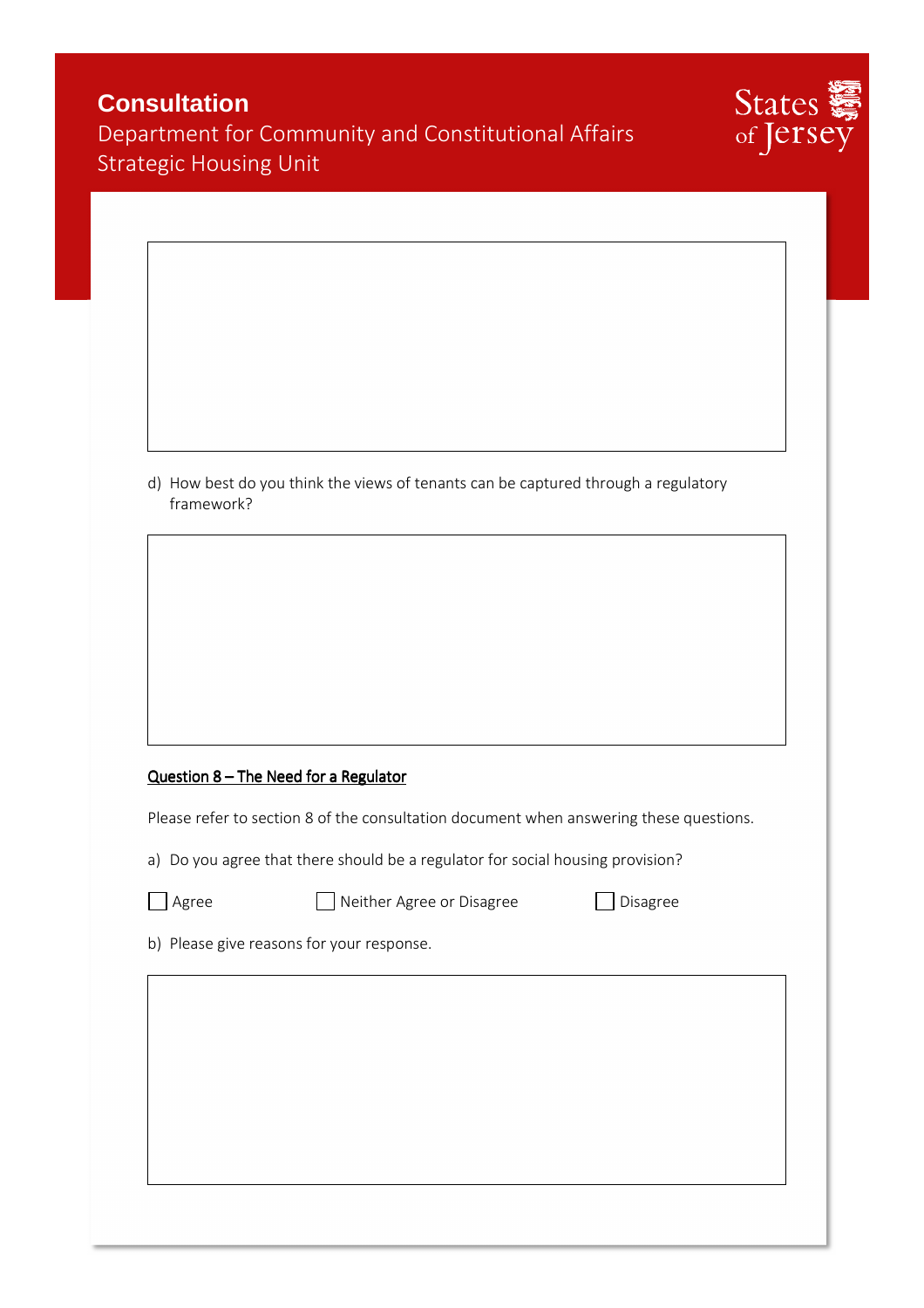| <b>Consultation</b>                                 |
|-----------------------------------------------------|
| Department for Community and Constitutional Affairs |
| Strategic Housing Unit                              |



| c) If you answered 'yes' to part (a) who do you think would be the most appropriate |
|-------------------------------------------------------------------------------------|
| regulator a) the Minister for Housing or b) an independent regulator?               |



The Minister for Housing  $\Box$  An independent regulator

d) Please give reasons for your response.

#### Question 9 – Intervention and Enforcement Powers

Please refer to section 9 of the consultation when answering this question.

a) What types of intervention and enforcement powers do you think would be appropriate for a social housing regulator to be given? Please give reasons for your response.

#### Question  $10$  – Appeal and Redress

Please refer to section 10 of the consultation document when answering these questions.

a) Do you agree that a system of external redress for tenants and prospective tenants should be established to investigate complaints about social housing provision where an internal process has been exhausted and a complaint cannot be resolved?

Agree 1991 Neither Agree or Disagree

b) Please give reasons for your response.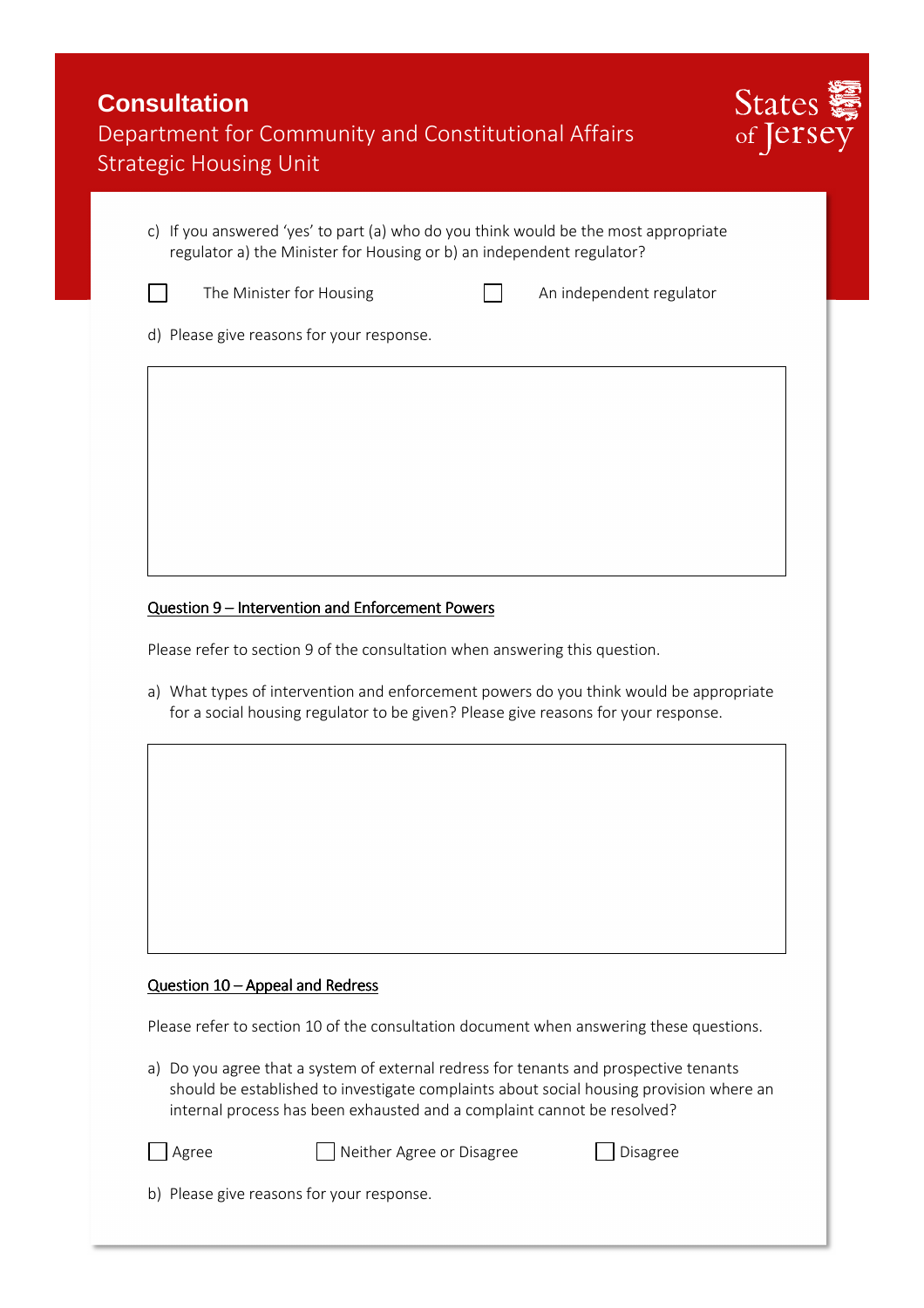# **Consultation**

Department for Community and Constitutional Affairs Strategic Housing Unit



#### Question  $11$  – Financial Resources

a) Do you have any views about the financial resources which might need to be devoted to a regulatory framework?

#### Question 12 – Impact of Regulation

a) Given the essential role that social housing providers have in the delivery of homes, what impact, if any, will the proposals for a regulatory framework have on the provision of housing by such organisations?

b) What do you see as the main challenges to the effective regulation of social housing provision?